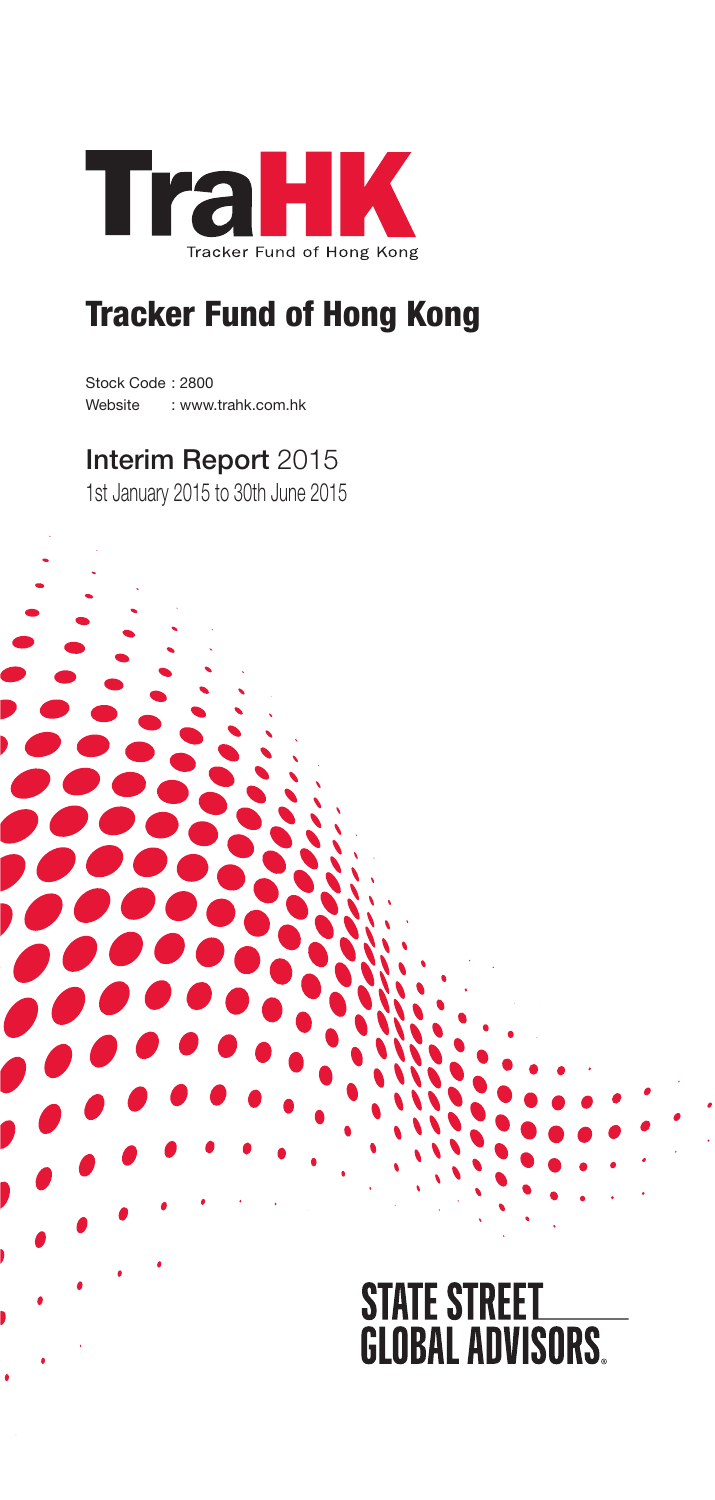# Contents

**Tracker Fund of Hong Kong**

 $\mathcal{O}_{\mathcal{A}}$ 

'n

 $\alpha$ 

Interim Report 2015

 $10000$ 

Ċ

Ò

 $\begin{array}{c} \bullet \\ \bullet \end{array}$  $\overline{\phantom{a}}$ 

 $\ddot{\phantom{a}}$ 

| Condensed Statement of Net Assets (unaudited)                | 1  |
|--------------------------------------------------------------|----|
| Condensed Statement of Comprehensive Income (unaudited)      | 2  |
| Condensed Statement of Changes in Net Assets Attributable to |    |
| Holders of Redeemable Units (unaudited)                      | 3  |
| Condensed Statement of Cash Flows (unaudited)                | 4  |
| Notes to the Unaudited Condensed Financial Statements        | 5  |
| Investment Portfolio (unaudited)                             | 15 |
| Statement of Movements in Investment Portfolio (unaudited)   | 17 |
| Performance Record (unaudited)                               | 19 |
| Administration and Management                                | 20 |
|                                                              |    |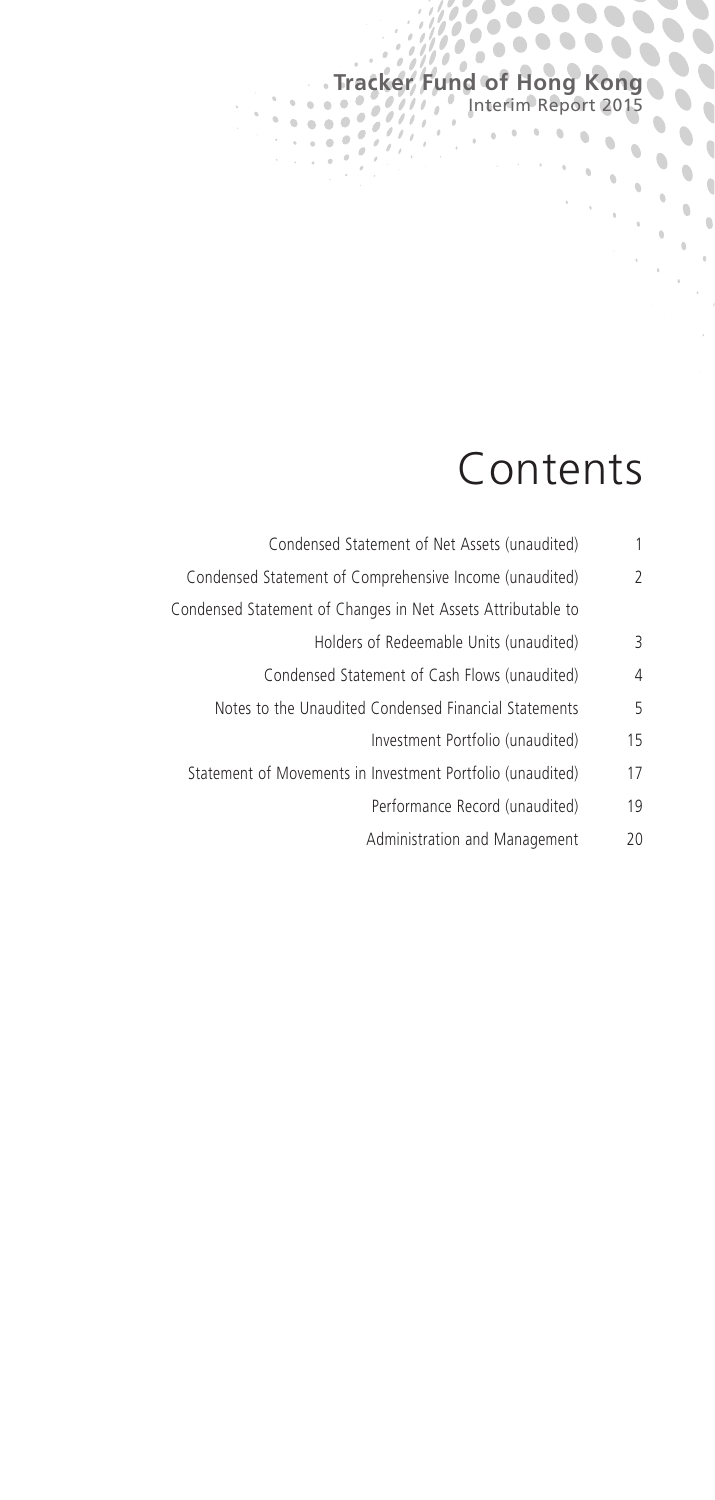53 Ó

Interim Report 2015

Ď.  $\mathbf{r}$  $\alpha$  $\mathcal{L}$ 

# **CONDENSED STATEMENT OF NET ASSETS**

*AS AT 30TH JUNE 2015*

| Notes | (UNAUDITED)<br>30.06.2015<br>HK\$ | (AUDITED)<br>31.12.2014<br>HK\$                   |
|-------|-----------------------------------|---------------------------------------------------|
|       |                                   |                                                   |
|       |                                   |                                                   |
|       |                                   | 75,673,290,718 62,224,200,759                     |
|       |                                   |                                                   |
|       |                                   |                                                   |
|       | 332,548                           | 151,372                                           |
| 7(d)  | 366,654,861                       | 211,935,563                                       |
|       |                                   | 77,041,015,869 62,436,287,694                     |
|       |                                   |                                                   |
|       |                                   |                                                   |
| 7(b)  | 6,667,250                         | 5,680,137                                         |
| 7(c)  | 6,667,250                         | 5,680,137                                         |
|       |                                   | 2,273,836                                         |
|       |                                   | 140,120                                           |
|       |                                   | 2,728,453                                         |
|       | 79,616,381                        |                                                   |
|       | 2,742,284                         | 1,284,340                                         |
|       |                                   |                                                   |
|       |                                   | 98,989,898 17,787,023                             |
| 5     | 76,942,025,971                    | 62,418,500,671                                    |
|       | 8(c)<br>8(a)                      | 988,037,982<br>12,699,760<br>2,878,432<br>418,301 |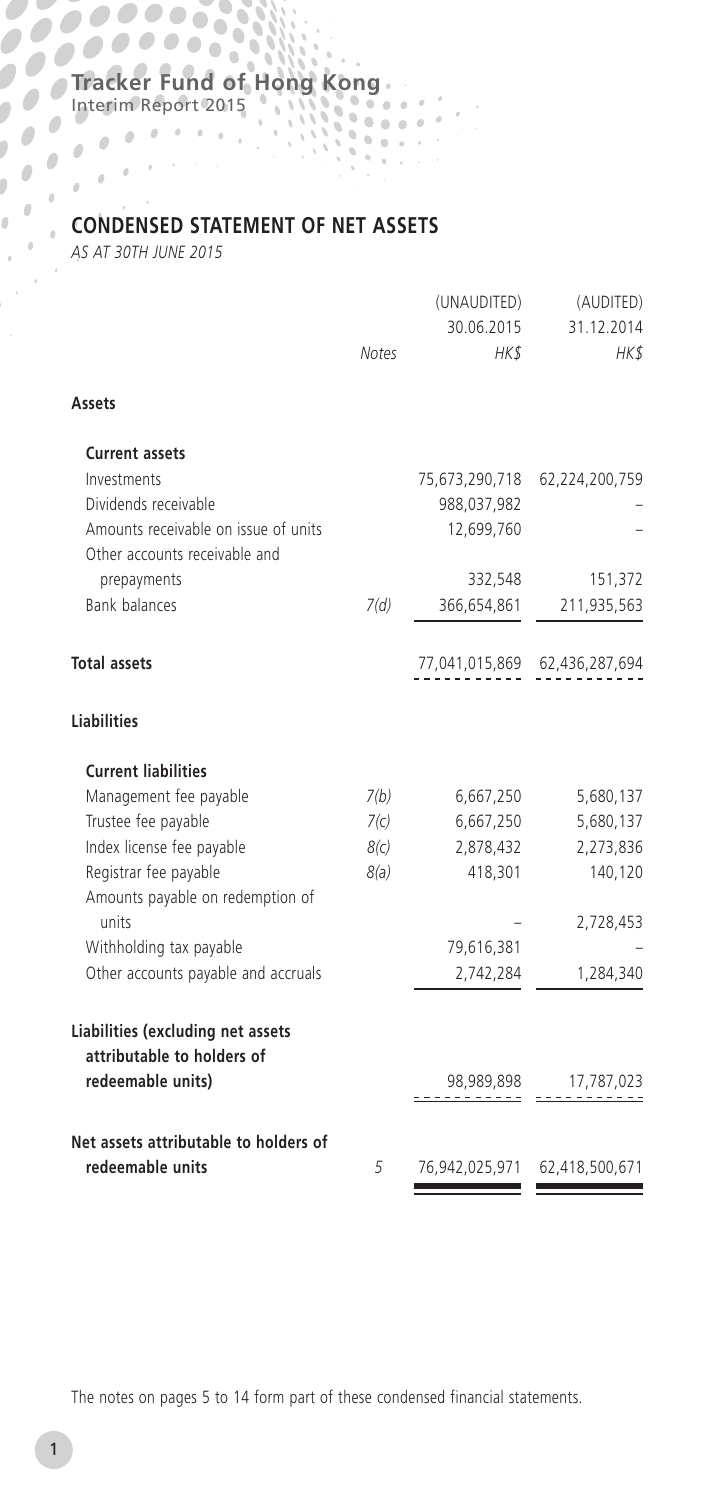## **CONDENSED STATEMENT OF COMPREHENSIVE INCOME**

**Tracker Fund of Hong Kong**

 $\alpha$  $\mathfrak{g}$ 

 $\alpha$  $\ddot{\phantom{a}}$  $\mathbf 0$  $\overline{\mathbb{Q}}$  $\alpha$  $\ddot{\phantom{a}}$  $\theta$ 

 $\overline{\phantom{a}}$  $\hat{\mathbf{u}}$  $\bullet$  (  $\bullet$  $\mathbb{Q}$ 

 $\overline{\phantom{a}}$ 

 $\mathcal{O}_{\mathcal{A}}$ 

Interim Report 2015

b

*FOR THE PERIOD ENDED 30TH JUNE 2015*

|                                                   |              | (UNAUDITED)    |                 |  |
|---------------------------------------------------|--------------|----------------|-----------------|--|
|                                                   |              | 01.01.2015     | 01.01.2014      |  |
|                                                   |              | to             | to              |  |
|                                                   |              | 30.06.2015     | 30.06.2014      |  |
|                                                   | <b>Notes</b> | HK\$           | HK\$            |  |
| Income                                            |              |                |                 |  |
| Dividends                                         |              | 1,637,179,316  | 1,352,731,840   |  |
| Interest income                                   |              | 296,266        |                 |  |
| Transaction fee                                   | 4(a)         | 960,000        | 954,584         |  |
| Other income                                      | 4(b)         | 1,930,788      | 1,998,701       |  |
| Net gain/(loss) on investments                    | 3            | 6,405,909,499  | (261, 823, 811) |  |
| <b>Total net income</b>                           |              | 8,046,275,869  | 1,093,861,314   |  |
| <b>Expenses</b>                                   |              |                |                 |  |
| Management fee                                    | 7(b)         | 12,743,732     | 10,630,139      |  |
| Trustee fee                                       | 7(c)         | 12,743,732     | 10,630,139      |  |
| Index license fee                                 | 8(c)         | 5,246,832      | 4,115,813       |  |
| Transaction costs on investments                  |              | 5,251,708      | 1,921,372       |  |
| Registrar fee                                     | 8(a)         | 870,393        | 773,358         |  |
| Publication and printing expenses                 |              | 848,352        | 737,456         |  |
| Conversion agent fee                              | 8(b)         | 610,609        | 858,878         |  |
| Audit fee                                         |              | 248,683        | 242,856         |  |
| Legal and other professional fees                 |              |                | 62,294          |  |
| Bank charges                                      |              | 311,445        | 268,195         |  |
| Other operating expenses                          |              | 219,324        | 288,096         |  |
| <b>Total operating expenses</b>                   |              | 39,094,810     | 30,528,596      |  |
| <b>Operating profit</b>                           |              | 8,007,181,059  | 1,063,332,718   |  |
| <b>Finance costs</b>                              |              |                |                 |  |
| Distributions to holders of                       |              |                |                 |  |
| redeemable units                                  | 13           | (490,858,650)  | (361, 198, 875) |  |
| Profit after distributions and                    |              |                |                 |  |
| before tax                                        |              | 7,516,322,409  | 702,133,843     |  |
| Withholding tax                                   | 6            | (91, 754, 795) | (53, 478, 684)  |  |
| Increase in net assets attributable               |              |                |                 |  |
| to holders of redeemable units<br>from operations |              | 7,424,567,614  | 648,655,159     |  |
|                                                   |              |                |                 |  |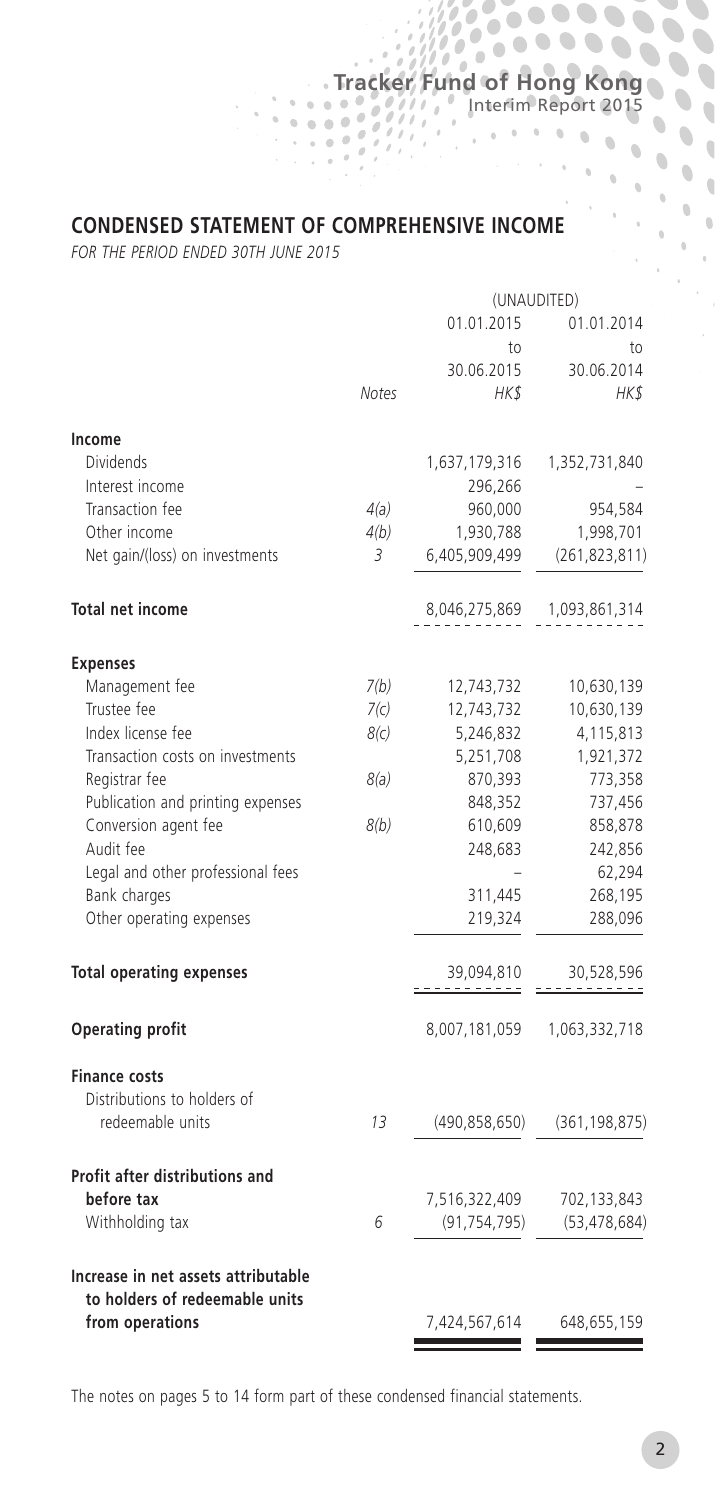Ó

Interim Report 2015

 $\bullet$ 

 $\mathcal{L}^{\mathcal{L}}_{\mathcal{L}}(\mathcal{L}^{\mathcal{L}}_{\mathcal{L}}(\mathcal{L}^{\mathcal{L}}_{\mathcal{L}}))\geq 0$ Ď.  $\mathbf{r}$  $\Delta$ 

# **CONDENSED STATEMENT OF CHANGES IN NET ASSETS ATTRIBUTABLE TO HOLDERS OF REDEEMABLE UNITS**

*FOR THE PERIOD ENDED 30TH JUNE 2015*

|                                                                          | (UNAUDITED) |      |                                    |
|--------------------------------------------------------------------------|-------------|------|------------------------------------|
|                                                                          |             |      | 01.01.2015 01.01.2014              |
|                                                                          |             | to   | to                                 |
|                                                                          |             |      | 30.06.2015 30.06.2014              |
|                                                                          | Notes       | HK\$ | $H K$ \$                           |
| Net assets attributable to holders of<br>redeemable units at 1st January |             |      | 62,418,500,671 56,404,449,270      |
| Issue of units                                                           |             |      |                                    |
| $-$ In-kind                                                              | 9           |      | 25,023,065,829 11,015,826,679      |
| - Cash component                                                         | 9           |      | 266,854,858 45,329,041             |
|                                                                          |             |      | 25,289,920,687 11,061,155,720      |
| Redemption of units                                                      |             |      |                                    |
| $-$ In-kind                                                              | 9           |      | (18,090,392,510) (12,197,262,715)  |
| - Cash component                                                         | 9           |      | $(100, 570, 491)$ $(62, 598, 622)$ |
|                                                                          |             |      | (18,190,963,001) (12,259,861,337)  |
| Net issue/(redemption) of units                                          |             |      | 7,098,957,686 (1,198,705,617)      |
| Increase in net assets attributable<br>to holders of redeemable units    |             |      |                                    |
| from operations                                                          |             |      | $7,424,567,614$ $648,655,159$      |
| Net assets attributable to holders of                                    |             |      |                                    |
| redeemable units at 30th June                                            |             |      | 76,942,025,971 55,854,398,812      |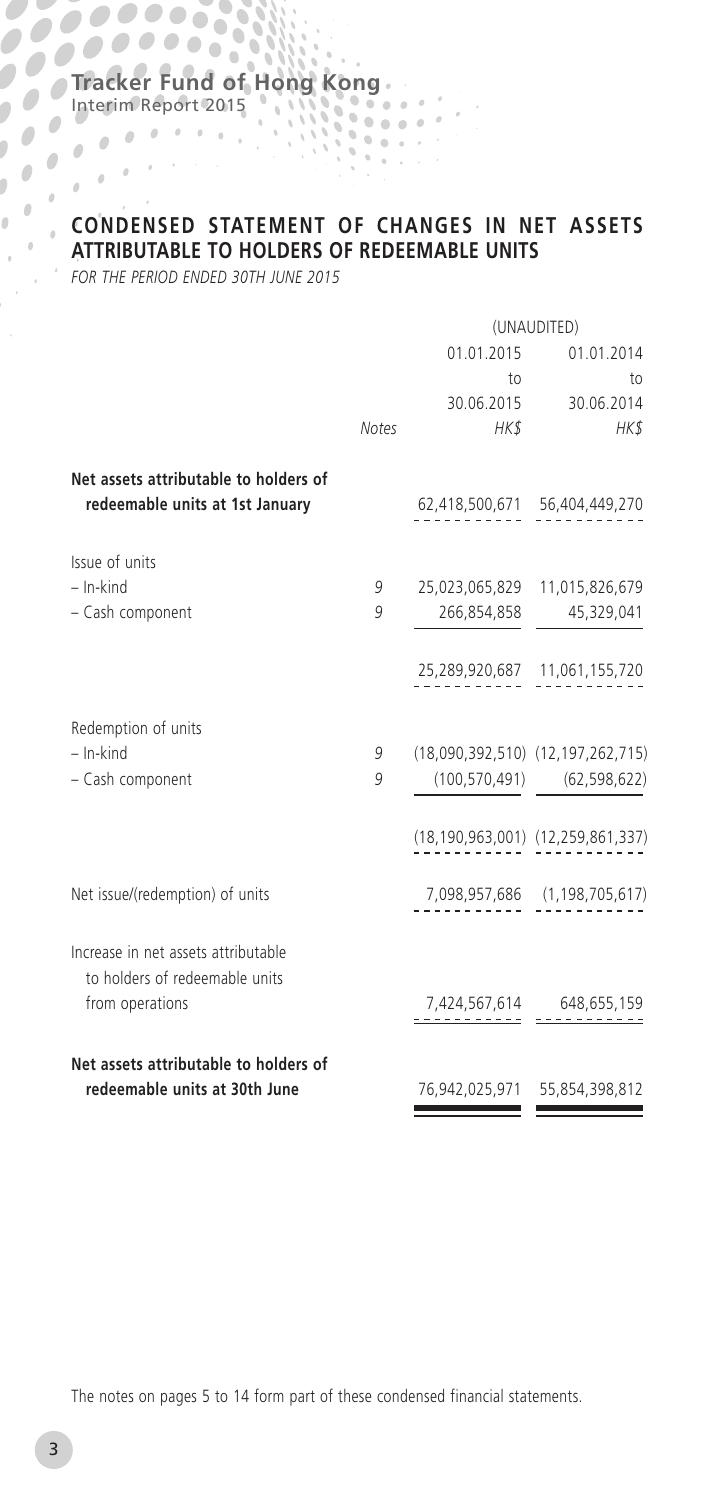# **Tracker Fund of Hong Kong** Interim Report 2015

D b D 0

 $\alpha$  $\alpha$ 

 $\alpha$  $\alpha$  $\bar{0}$  $\overline{\mathbb{C}}$  $\Delta$ 

 $\overline{\phantom{a}}$  $\ddot{\phantom{0}}$  $\ddot{\phantom{0}}$  $\overline{\phantom{a}}$  $\hat{\mathbf{u}}$  $\begin{array}{c} \bullet \\ \bullet \end{array}$ 

 $\overline{\phantom{a}}$ 

#### **CONDENSED STATEMENT OF CASH FLOWS**

*FOR THE PERIOD ENDED 30TH JUNE 2015*

|                                                                    | (UNAUDITED)  |                         |                         |
|--------------------------------------------------------------------|--------------|-------------------------|-------------------------|
|                                                                    |              | 01.01.2015              | 01.01.2014              |
|                                                                    |              | to                      | to                      |
|                                                                    |              | 30.06.2015              | 30.06.2014              |
|                                                                    | <b>Notes</b> | HKS                     | HK\$                    |
| Cash flows from operating activities                               |              |                         |                         |
| Proceeds from sale of investments                                  | 9            | 1,979,943,149           | 909,595,592             |
| Payments for purchase of investments                               | 9            | (2,090,450,290)         | (913, 131, 300)         |
| Dividends received                                                 |              | 637,002,920             | 794,819,697             |
| Bank interest received                                             |              | 296,266                 |                         |
| Transaction fee received                                           |              | 945,000                 | 825,000                 |
| Other income received                                              |              | 423,549                 |                         |
| Management fee paid                                                |              | (11, 756, 619)          | (10, 753, 194)          |
| Trustee fee paid                                                   |              | (11, 756, 619)          | (10, 753, 194)          |
| Index license fee paid                                             |              | (4,642,236)             | (4, 211, 211)           |
| Registrar fee paid                                                 |              | (592, 212)              | (793, 831)              |
| Publication and printing expenses paid                             |              | (282, 592)              | (785, 890)              |
| Transaction costs on investments paid<br>Conversion agent fee paid |              | (5,251,708)             | (1, 921, 372)           |
| Bank charges paid                                                  |              | (648,000)<br>(195, 170) | (792,000)<br>(253, 509) |
| Other operating expenses paid                                      |              | (244, 432)              | (869, 722)              |
|                                                                    |              |                         |                         |
| Net cash generated from                                            |              |                         |                         |
| operating activities                                               |              | 492,791,006             | 760,975,066             |
|                                                                    |              |                         |                         |
| Cash flows from financing activities                               |              |                         |                         |
| Cash received on issue of units                                    | 9            | 254,155,098             | 45,329,041              |
| Cash paid on redemption of units                                   | g            | (103, 298, 944)         | (60, 867, 500)          |
| Interim distribution paid                                          | $4(b)$ , 13  | (488, 927, 862)         | (359, 200, 174)         |
|                                                                    |              |                         |                         |
| Net cash used in financing activities                              |              | (338,071,708)           | (374,738,633)           |
| Net increase in cash and                                           |              |                         |                         |
| cash equivalents                                                   |              | 154,719,298             | 386,236,433             |
| Cash and cash equivalents at the                                   |              |                         |                         |
| beginning of the period                                            |              | 211,935,563             | 154,111,961             |
| Cash and cash equivalents at the end                               |              |                         |                         |
| of the period                                                      |              | 366,654,861             | 540,348,394             |
| Analysis of balances of cash and<br>cash equivalents:              |              |                         |                         |
| <b>Bank balances</b>                                               | 7(d)         | 366,654,861             | 540,348,394             |
|                                                                    |              |                         |                         |

Please refer to note 9 for details of major non-cash transactions.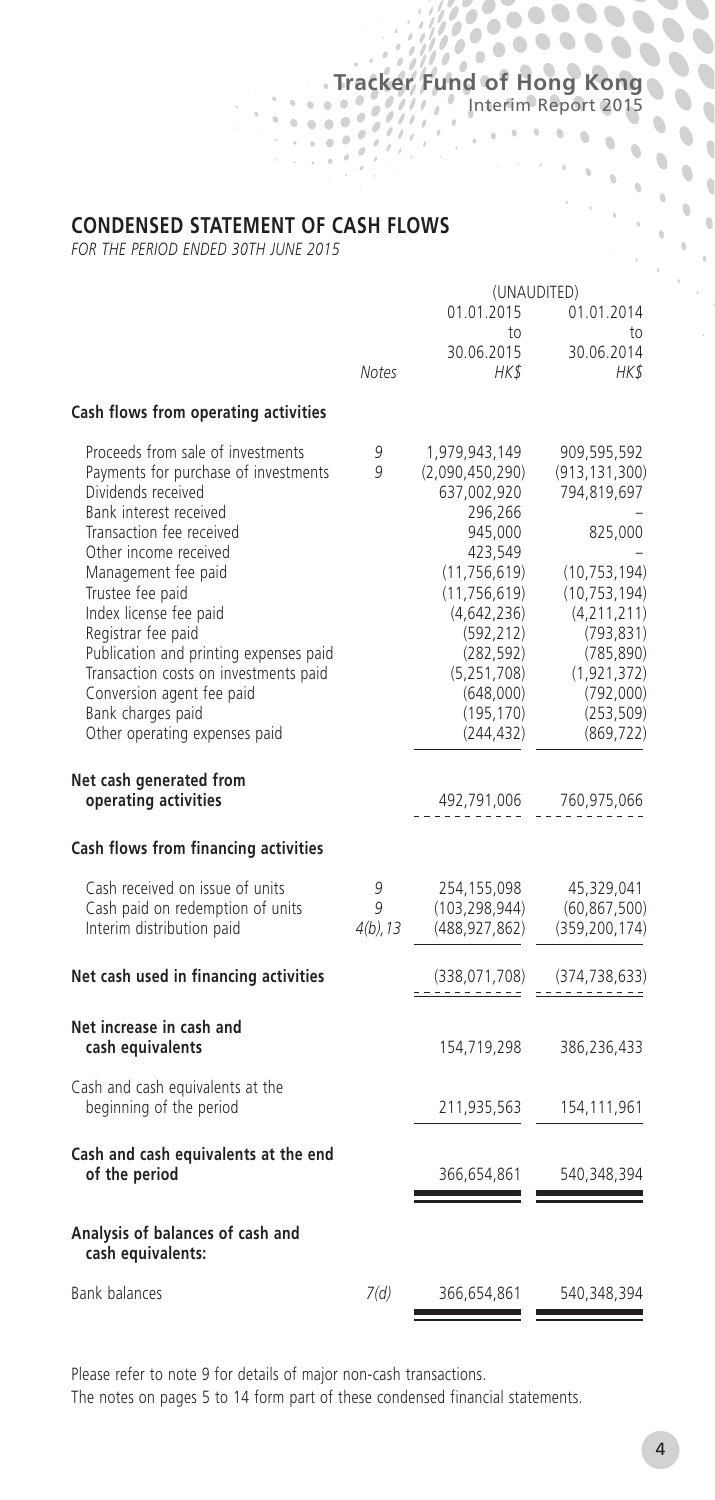$\sum_{i=1}^{n}$ 

## **NOTES TO THE UNAUDITED CONDENSED FINANCIAL STATEMENTS**

#### **1 General information**

 $\alpha$  , and the state  $\alpha$ 

 $\mathcal{L}^{\mathcal{L}}(\mathcal{L}^{\mathcal{L}})$  and  $\mathcal{L}^{\mathcal{L}}(\mathcal{L}^{\mathcal{L}})$ 

 $\frac{1}{2}$ 

 $\frac{1}{2}$  $\sqrt{2}$ 

 $\overline{a}$  $\hat{\theta}$  $\pm$  $\mathbf{r}$  $\alpha$  $\alpha$ 

Ď

Tracker Fund of Hong Kong (the "Fund") is a unit trust which is governed by its Trust Deed dated 23rd October 1999 (the "Trust Deed"). The Fund is authorized by the Securities and Futures Commission of Hong Kong under Section 104(1) of the Hong Kong Securities and Futures Ordinance. The Fund is also listed on The Stock Exchange of Hong Kong Limited (a subsidiary of the Hong Kong Exchanges and Clearing Limited).

The manager and the trustee of the Fund are State Street Global Advisors Asia Limited (the "Manager") and State Street Bank and Trust Company (the "Trustee") respectively.

The Fund's objective is to provide investment results that closely correspond to the performance of the Hang Seng Index (the "Index").

#### **2 Basis of preparation and accounting policies**

These unaudited condensed interim financial statements for the six months ended 30th June 2015 have been prepared in accordance with Hong Kong Accounting Standard 34, "Interim financial reporting". The unaudited condensed interim financial statements should be read in conjunction with the annual financial statements for the year ended 31st December 2014, which have been prepared in accordance with Hong Kong Financial Reporting Standards ("HKFRS").

The accounting policies applied are consistent with those of the annual financial statements for the year ended 31st December 2014. Other amendments to HKFRS effective for the financial year ending 31st December 2015 are not expected to have a material impact on the Fund.

#### **3 Net loss on investments**

|                                      | (UNAUDITED)   |                 |  |
|--------------------------------------|---------------|-----------------|--|
|                                      | 01.01.2015    | 01.01.2014      |  |
|                                      | to            | to              |  |
|                                      | 30.06.2015    | 30.06.2014      |  |
|                                      | HK\$          | HK\$            |  |
| Change in unrealized gain/(loss) on  |               |                 |  |
| investments                          | 3,655,113,265 | (1,789,363,268) |  |
| Realized gain on sale of investments | 2,750,796,234 | 1,527,539,457   |  |
|                                      | 6,405,909,499 | (261, 823, 811) |  |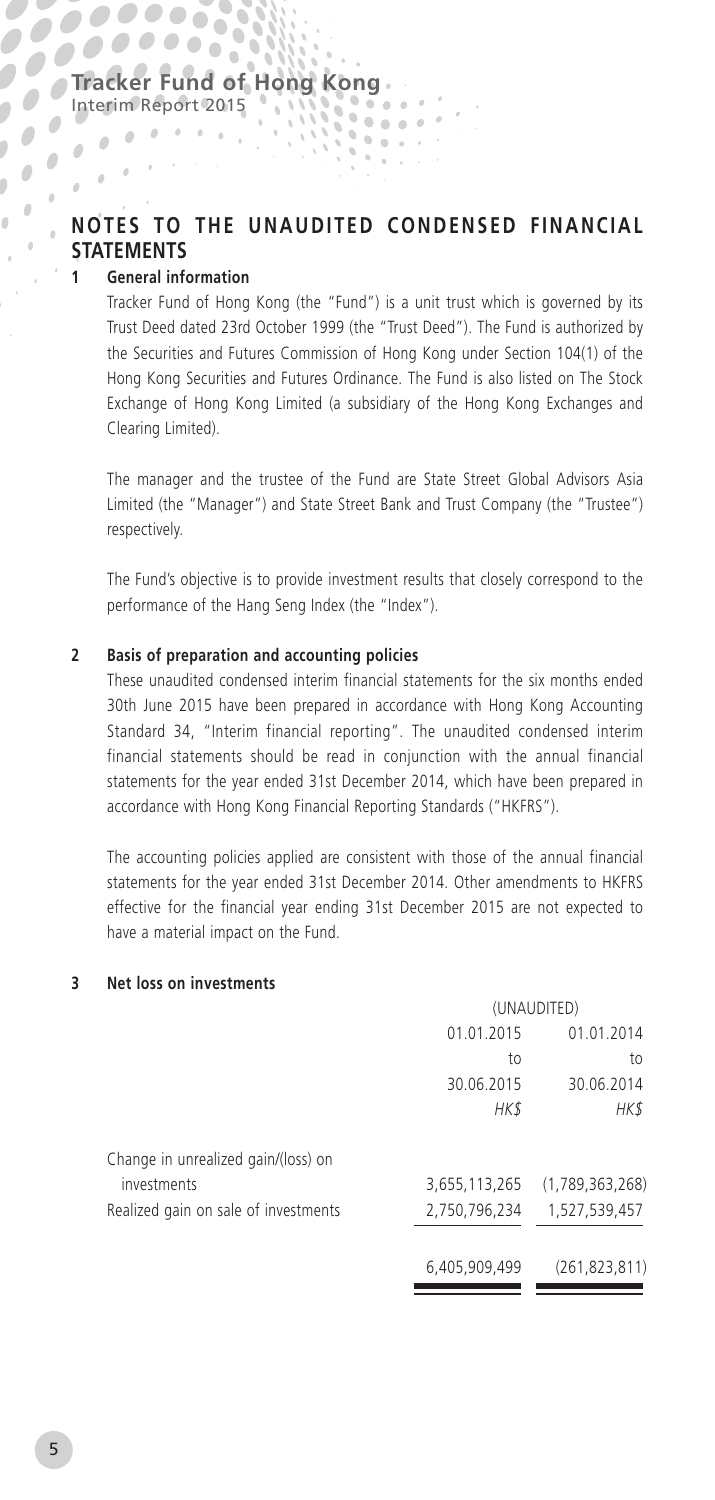b  $\overline{a}$ 

 $\bullet$  $\ddot{\phantom{a}}$  $\overline{a}$ 

 $\ddot{\phantom{a}}$  $\alpha$  $\mathbb{R}$ 

# **NOTES TO THE UNAUDITED CONDENSED FINANCIAL STATEMENTS (Continued)**

 $\alpha$ 

#### **4 Income**

#### *(a) Transaction fee*

Applications to create or redeem units are only made through brokers or dealers (acting either as principal or on behalf of clients) (the "Participating Dealers") which have executed participation agreements with the Manager, the Trustee, HK Conversion Agency Services Limited (the "Conversion Agent") and Hong Kong Securities Clearing Company ("HKSCC"). The Fund is entitled to receive a transaction fee of HK\$15,000 per total aggregate creation and redemption orders per day per Participating Dealer.

*(b) Other income*

Other income represents registrar charges levied on unitholders (other than HKSCC Nominees) who hold units registered in their own names as at each record date for the relevant distribution. Currently, these charges amount to the lower of HK\$80 per year per unitholder and the unitholder's actual distribution entitlement. Such charges are deducted on a half-yearly basis from the half-yearly distributions payable to the relevant unitholders.

#### **5 Number of units in issue and net assets attributable to holders of redeemable units**

The Fund's capital is represented by the net assets attributable to holders of redeemable units. Units are issued through an in-kind creation of an Index Basket with the remaining balances in cash, and are redeemed in-kind with the remaining balances in cash. Subscriptions and redemptions of units during the period are shown on the Condensed Statement of Changes in Net Assets Attributable to Holders of Redeemable Units. In accordance with the objectives and risk management policies, the Fund endeavours to invest in appropriate investments while maintaining sufficient liquidity to meet redemption, such liquidity being augmented by disposal of listed securities where necessary.

In accordance with the provisions of the Fund's Trust Deed, listed investments are stated at the last traded price on the valuation day for the purpose of determining net asset value per unit for creations and redemptions and for various fee calculations.

Net assets attributable to holders of redeemable units at last traded market prices represent a liability in the Condensed Statement of Net Assets, carried at the redemption amount that would be payable at the period end date if the unitholders exercised the right to redeem the units in the Fund.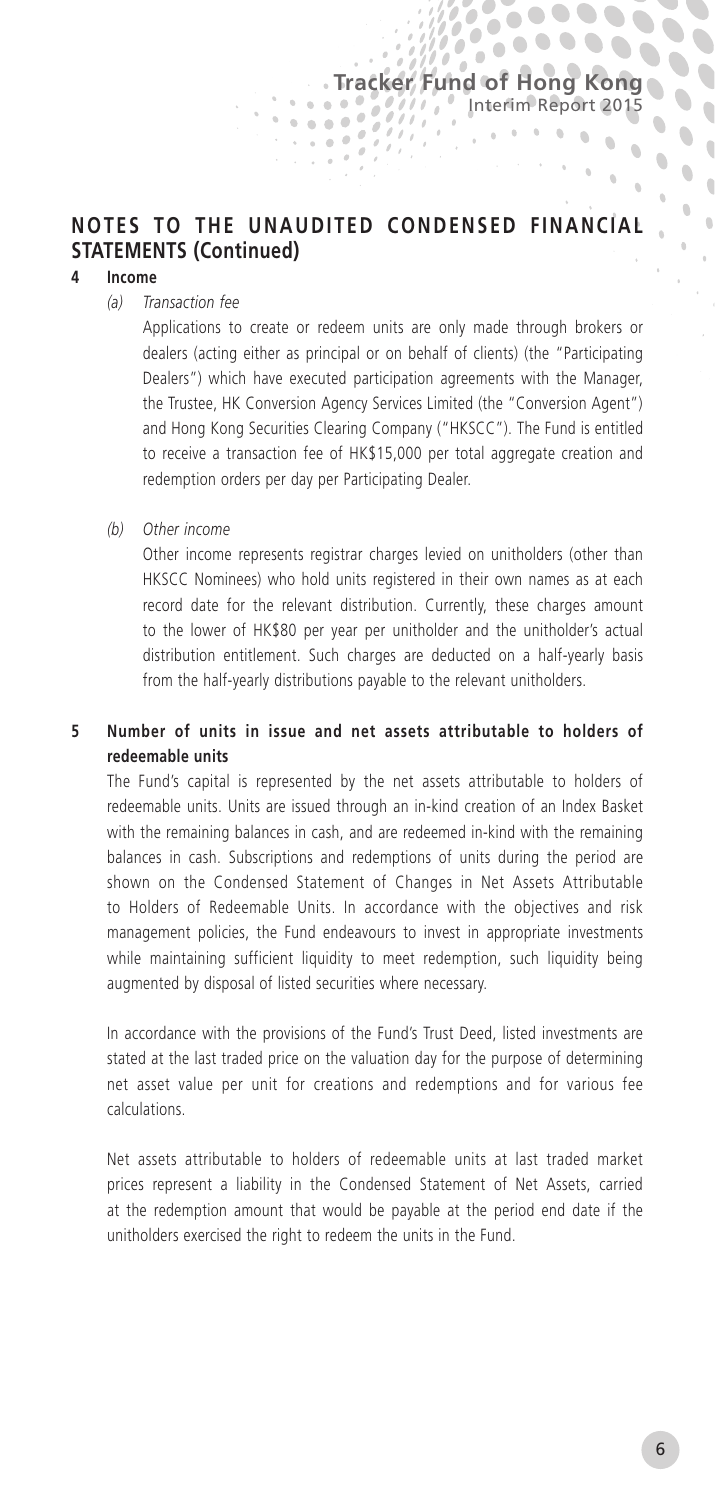53 ó

Interim Report 2015

 $\alpha$  , and the state  $\alpha$ 

 $\mathbb{R}^{d-1}$ 

 $\frac{1}{\sqrt{2}}$ 

 $\frac{1}{2}$  $\frac{1}{2}$ 

 $\overline{a}$  $\lambda$  $\theta$  $\mathbf{r}$  $\alpha$  $\alpha$ 

 $\mathbf{r}$ 

Ď

# **NOTES TO THE UNAUDITED CONDENSED FINANCIAL STATEMENTS (Continued)**

**5 Number of units in issue and net assets attributable to holders of redeemable units (Continued)**

|                                                                        |                               | (UNAUDITED)<br>Number of units |                               |
|------------------------------------------------------------------------|-------------------------------|--------------------------------|-------------------------------|
|                                                                        | 01.01.2015                    | 01.07.2014                     | 01.01.2014                    |
|                                                                        | 10 <sub>1</sub><br>30.06.2015 | 10 <sub>o</sub><br>31.12.2014  | 10 <sub>1</sub><br>30.06.2014 |
| Units in issue at the beginning                                        |                               |                                |                               |
| of the period                                                          | 2,617,992,500                 | 2,350,992,500                  | 2,400,992,500                 |
| Issue of units                                                         | 931,000,000                   | 558,000,000                    | 491,000,000                   |
| Redemption of units                                                    | (682,000,000)                 | (291,000,000)                  | (541,000,000)                 |
| Units in issue at the end of the period                                | 2,866,992,500                 | 2,617,992,500                  | 2,350,992,500                 |
|                                                                        | HK\$                          | HK\$                           | HK\$                          |
| Net assets attributable to holders of<br>redeemable units              | 76,942,025,971                | 62,418,500,671                 | 55,854,398,812                |
| Net assets attributable to holders of<br>redeemable units (per unit)   | 26.84                         | 23.84                          | 23.76                         |
| Net asset value per Creation Unit<br>(1 Creation Unit is equivalent to |                               |                                |                               |
| 1,000,000 units)                                                       | 26,837,191                    | 23,842,124                     | 23,757,795                    |

#### **6 Taxation**

No provision for Hong Kong profits tax has been made as the Fund was authorized as a collective investment scheme under Section 104 of the Hong Kong Securities and Futures Ordinance and is therefore exempted from profits tax under Sections 26A(1A) of the Hong Kong Inland Revenue Ordinance.

The Fund invests in H-shares and Red Chips shares of companies in the People's Republic of China ("PRC") listed on the Hong Kong Stock Exchange. Under the PRC Corporate Income Tax Law, the Fund may be liable to pay PRC tax on the capital gains realized in the trading of Red Chips which are determined as PRC Tax Resident Enterprises and H-shares. However, no provision was made for taxation from such gains in the financial statements as the Manager believes that the Fund can sustain a position for not filing a tax return based on the existing tax regulations and that the prevailing enforcement of China tax on capital gains is not probable.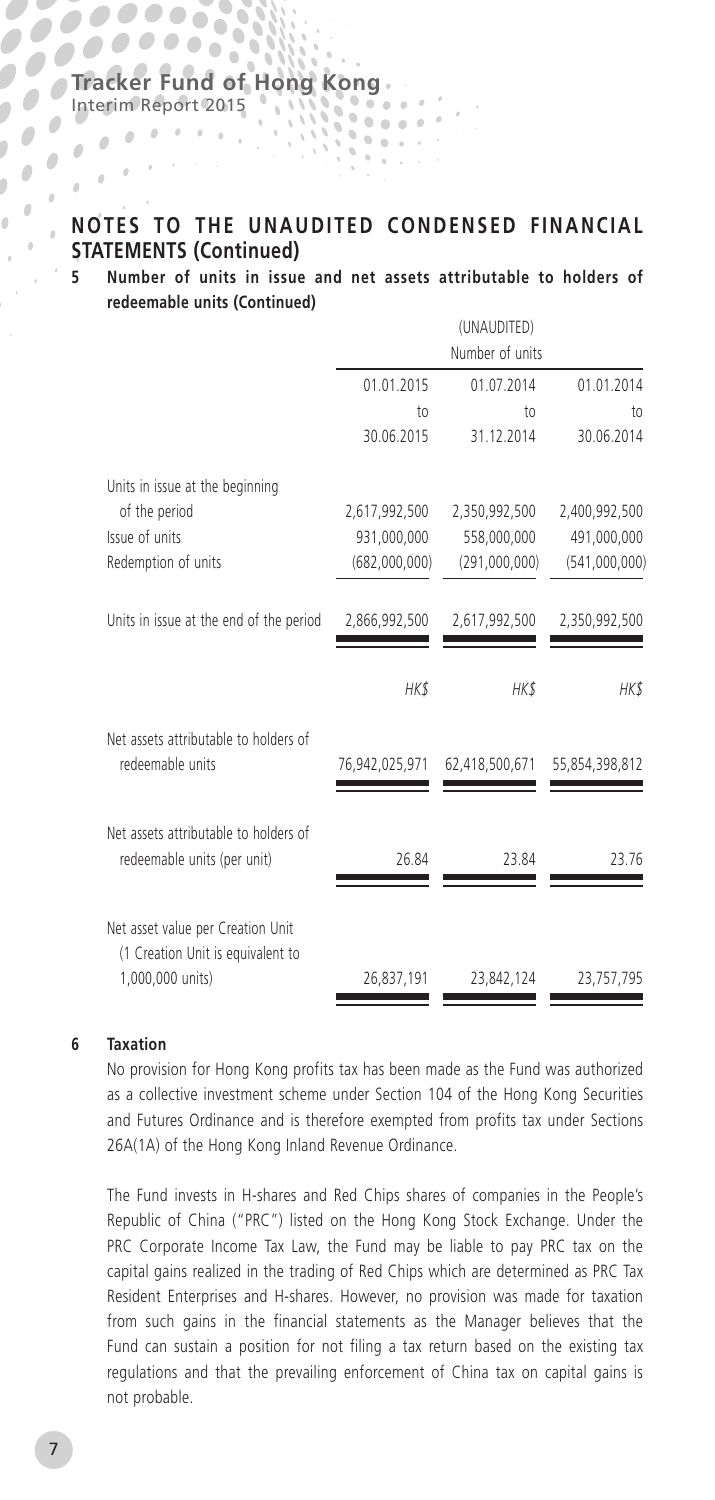$700000000$  $\bullet\bullet\bullet\bullet$ 

> $-6$  $\alpha$  $\mathbb{R}$

> > $\mathbb{R}$

 $\overline{a}$ 

# **NOTES TO THE UNAUDITED CONDENSED FINANCIAL STATEMENTS (Continued)**

#### **6 Taxation (Continued)**

Withholding tax was charged on dividend income received from H-shares and Red Chips during the periods ended 30th June 2015 and 2014.

#### **7 Transactions with the related parties/Manager and its Connected Persons**

Parties are considered to be related if one party has the ability to control the other party or exercise significant influence over the other party in making financial or operational decisions. Related parties of the Fund also include the Manager of the Fund and its connected persons. Connected Persons of the Manager are those as defined in the Code on Unit Trusts and Mutual Funds established by the Securities and Futures Commission of Hong Kong (the "SFC Code"). All transactions entered into during the year between the Fund and its related parties, including the Manager and its Connected Persons were carried out in the normal course of business and on normal commercial terms. To the best of the Manager's knowledge, the Fund does not have any other transactions with its related parties, including the Manager and its Connected Persons except for those disclosed below.

*(a) Manager's holding in the Fund*

The directors and officers of the Manager may transact in the units of the Fund as principal. As at 30th June 2015, the directors and officers of the Manager together held 29,000 units in the Fund (as at 31st December 2014: 23,500 units).

*(b) Management fee*

The fee payable to the Manager is calculated at the following annual rates of the net asset value of the Fund on the last dealing day in the relevant quarter:

| For the first HK\$15 billion of the net asset value            | 0.050% |
|----------------------------------------------------------------|--------|
| For the next HK\$15 billion of the net asset value             | 0.045% |
| For the next HK\$15 billion of the net asset value             | 0.030% |
| Any amount by which the net asset value exceeds HK\$45 billion | 0.025% |

The management fee is accrued daily and payable quarterly in arrears.

*(c) Trustee fee*

The fee payable to the Trustee is calculated at the following annual rates of the net asset value of the Fund of the last dealing day in the relevant quarter:

| For the first HK\$15 billion of the net asset value            | 0.050% |
|----------------------------------------------------------------|--------|
| For the next HK\$15 billion of the net asset value             | 0.045% |
| For the next HK\$15 billion of the net asset value             | 0.030% |
| Any amount by which the net asset value exceeds HK\$45 billion | 0.025% |

The trustee fee is accrued daily and payable quarterly in arrears.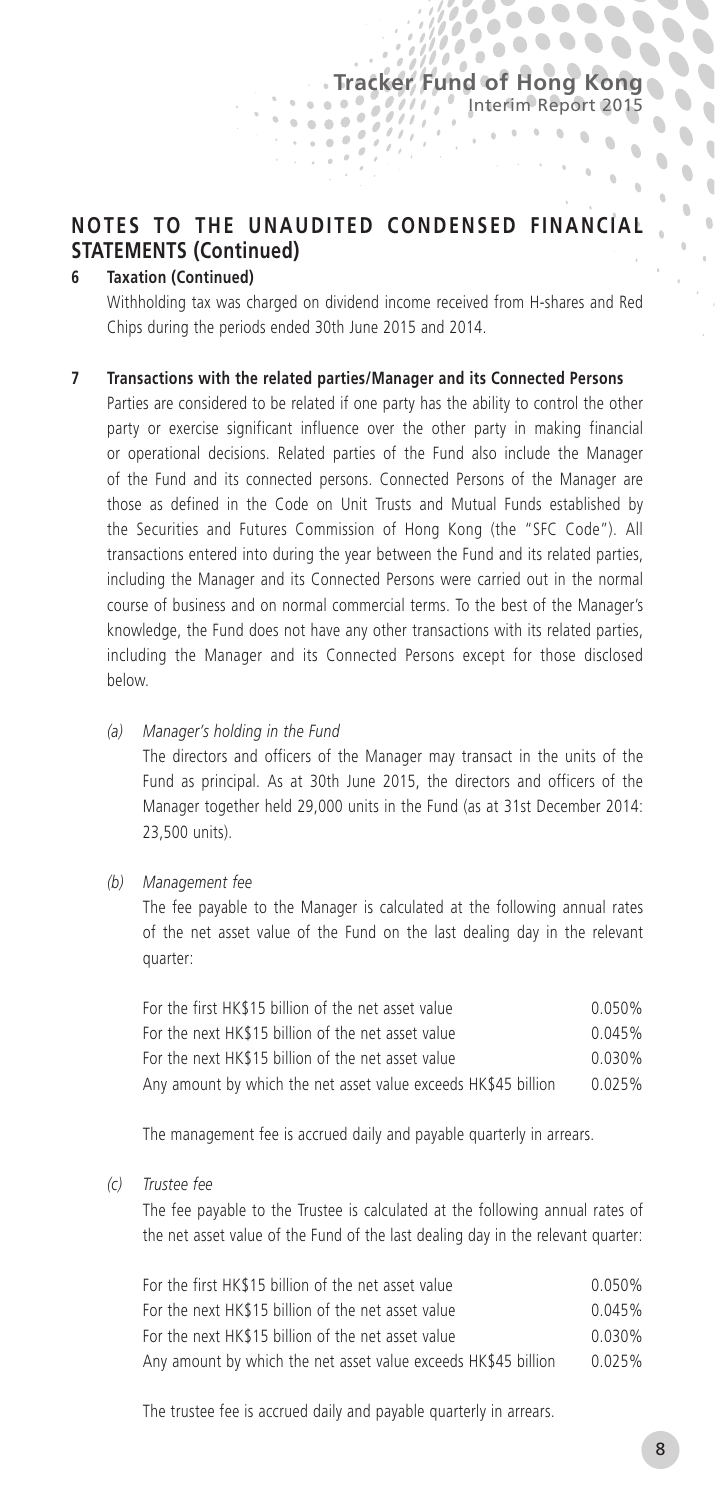## **NOTES TO THE UNAUDITED CONDENSED FINANCIAL STATEMENTS (Continued)**

#### **7 Transactions with the related parties/Manager and its Connected Persons (Continued)**

*(d) Bank balances*

 $\frac{1}{\sqrt{2}}\int_{\mathbb{R}^{3}}\frac{1}{\sqrt{2}}\left(\frac{1}{\sqrt{2}}\right)^{2}e^{-\frac{1}{2}(\sqrt{2}-\frac{1}{2})t}dt$ 

Bank balances amounting to HK\$39,984,035 were held with the Trustee as at 30th June 2015 (as at 31st December 2014: HK\$10,354,688). No interest was earned on these bank balances during the periods ended 30th June 2015 and 2014.

#### **8 Other fees**

 $\frac{1}{2}$ 

Ď

 $\frac{1}{2}$ 

 $\alpha$  $\theta$  $\theta$  .  $\mathbf{r}$  $\theta$  $\alpha$ 

#### *(a) Registrar fee*

The fee payable to Computershare Hong Kong Investor Services Limited (the "Registrar"), is calculated based on the number of unitholders on the register on the first business day of the relevant month at the following fee scale, subject to a monthly maximum aggregate registrar fee of HK\$1,000,000.

For the period from 1st January 2015 to 30th April 2015

*HK\$* (per month)

| For the first 2,000 Unitholders                                  | 10,000 |
|------------------------------------------------------------------|--------|
| For every additional 1,000 Unitholders up to 100,000 Unitholders | 2.200  |
| For every additional 1,000 Unitholders up to 200,000 Unitholders | 1.800  |
| For every additional 1,000 Unitholders up to 300,000 Unitholders | 1.500  |
| For every additional 1,000 Unitholders above 300,000 Unitholders | 1.200  |

For the period from 1st May 2015 to 30th June 2015

|                                                                  | HK\$<br>(per month) |
|------------------------------------------------------------------|---------------------|
| For the first 2.000 Unitholders                                  | 12,000              |
| For every additional 1,000 Unitholders up to 100,000 Unitholders | 2.650               |
| For every additional 1,000 Unitholders above 100,000 Unitholders | 2.250               |
|                                                                  |                     |

In addition, the Registrar is reimbursed for all of its out-of-pocket expenses incurred in connection with performing its services.

The registrar fee is accrued daily and payable monthly in advance.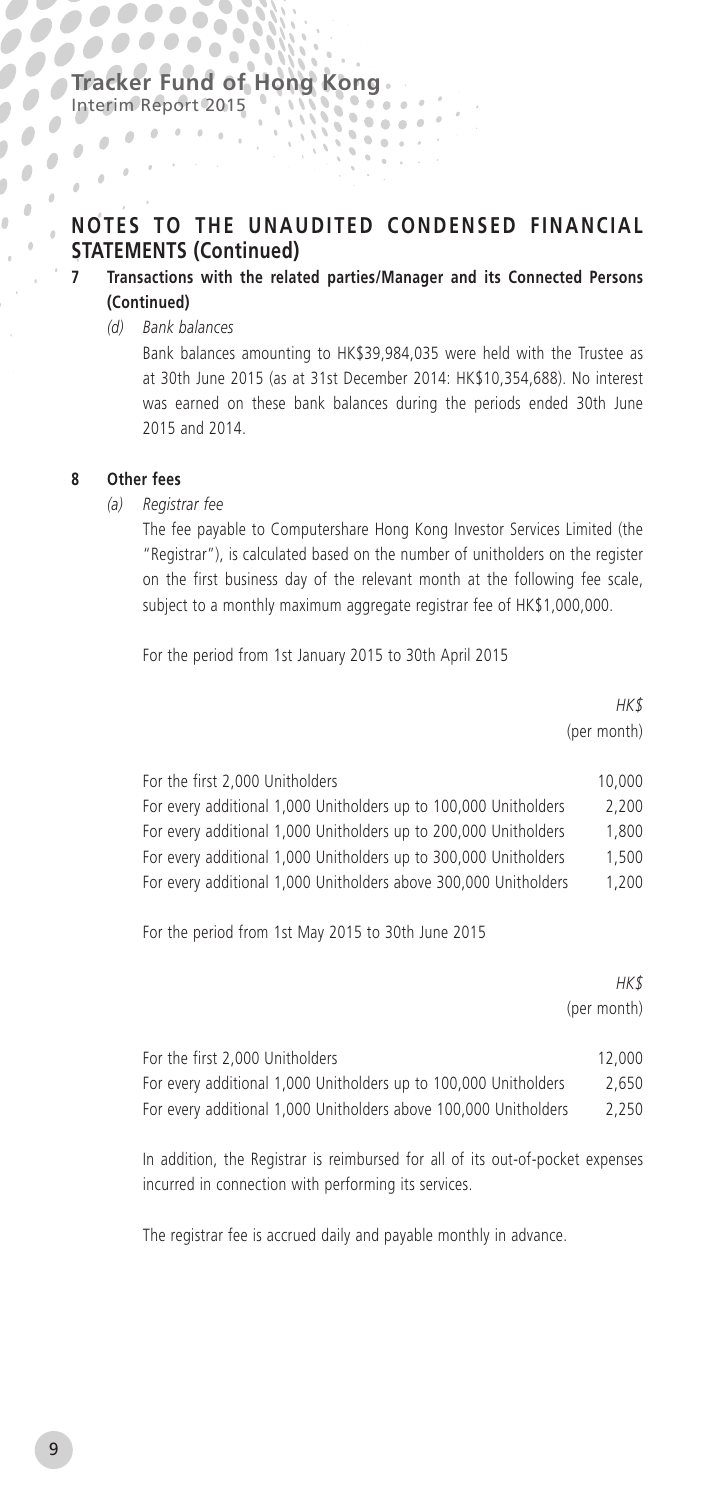$\overline{a}$ 

 $\bullet$ 

 $\overline{a}$ 

 $\sim$  $\alpha$  $\mathbb{R}$ 

# **NOTES TO THE UNAUDITED CONDENSED FINANCIAL STATEMENTS (Continued)**

 $\alpha$ 

#### **8 Other fees (Continued)**

*(b) Conversion agent fee*

The Conversion Agent received a monthly retainer fee of HK\$16,000 plus a transaction fee of HK\$12,000 on total aggregate creation and redemption orders per day per Participating Dealer.

The conversion agent fee is accrued daily and payable monthly in arrears.

*(c) Index license fee*

The index license fee is calculated at the rate of 0.015% per annum on the daily average net asset value of the Fund, subject to a minimum of US\$10,000 per annum.

The index license fee is accrued daily and payable quarterly in arrears.

#### **9 Major non-cash transactions**

In accordance with the Fund's Trust Deed, units are issued through an inkind creation of an Index Basket with the remaining balances in cash. For each Creation Unit (of 1,000,000 units), the Fund receives an Index Basket consisting of constituent shares as determined by the Manager on a daily basis. During the period ended 30th June 2015, the Fund issued 931,000,000 units (for the period ended 30th June 2014: 491,000,000 units), totaling HK\$25,289,920,687 (for the period ended 30th June 2014: HK\$11,061,155,720) in exchange for Index Baskets consisting of investments valued at HK\$25,023,065,829 (for the period ended 30th June 2014: HK\$11,015,826,679) by the Manager with remaining balances in cash of HK\$266,854,858 (for the period ended 30th June 2014: HK\$45,329,041).

In accordance with the Fund's Trust Deed, units are redeemed in-kind with the remaining balances in cash. During the period ended 30th June 2015, the Fund redeemed 682,000,000 units (for the period ended 30th June 2014: 541,000,000 units), totaling HK\$18,190,963,001 (for the period ended 30th June 2014: HK\$12,259,861,337) in exchange for Index Baskets consisting of investments valued at HK\$18,090,392,510 (for the period ended 30th June 2014: HK\$12,197,262,715) by the Manager with remaining balances in cash of HK\$100,570,491 (for the period ended 30th June 2014: HK\$62,598,622).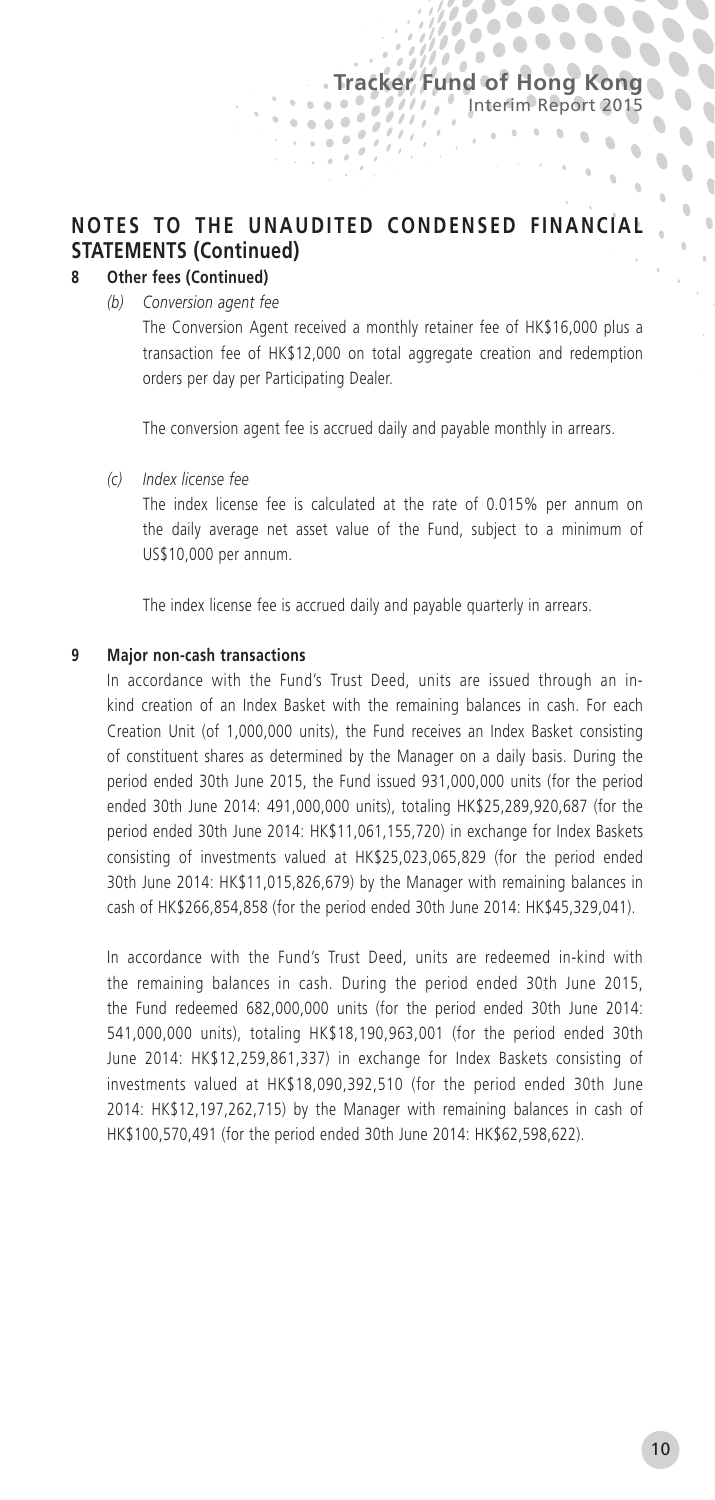# **NOTES TO THE UNAUDITED CONDENSED FINANCIAL STATEMENTS (Continued)**

#### **10 Soft dollar practices**

 $\alpha$  , and the state  $\alpha$ 

 $\frac{1}{2}$ 

 $\frac{1}{2}$  $\sqrt{2}$  $\mathbb{R}^{d-1}$ 

 $\overline{a}$  $\theta$  $\theta$  $\mathbf{r}$  $\alpha$  $\alpha$ 

Ď

The Manager may effect transactions, provided that any such transaction is consistent with standards of "best execution", by or through the agency of another person for the account of the Fund with whom the Manager or any of its Connected Persons have an arrangement under which that party will from time to time provide to or procure for the Manager or any of its Connected Persons goods, services or other benefits (such as research and advisory services, computer hardware associated with specialized software or research services and performance measures) the nature of which is such that their provision can reasonably be expected to benefit the Fund as a whole and may contribute to an improvement in the performance of the Fund. For the avoidance of doubt, such goods and services may not include travel, accommodation, entertainment, general administrative goods or services, general office equipment or premises, membership fees, employees' salaries or direct money payments.

Since the inception of the Fund, the Manager had not participated in any soft dollar arrangements in respect of any transactions for the account of the Fund.

#### **11 Investment limitations and prohibitions under the SFC Code**

The SFC Code allows the Fund to invest in constituent securities issued by a single issuer for more than 10% of the Fund's net asset value provided that the investment is limited to any constituent securities that each accounts for more than 10% of the weighting of the Index and the Fund's holding of any such constituent securities may not exceed their respective weightings in the Index (except as a result of changes in the composition of the Index and the excess is transitional and temporary in nature).

Constituent securities that account for more than 10% of the net asset value of the Fund as at 30th June 2015 were as follows:

|                   | Respective weighting<br>in the Index $(\% )$ |                       |      | % of net asset value  |
|-------------------|----------------------------------------------|-----------------------|------|-----------------------|
|                   |                                              | 30.06.2015 31.12.2014 |      | 30.06.2015 31.12.2014 |
| HSBC Holdings plc | 11.0                                         | 12.6                  | 10.8 | 12.6                  |

During the period ended 30th June 2015, the Hang Seng Index increased by 11.21% (for the period ended 30th June 2014: decreased by 0.50%), while the net asset value per unit of the Fund increased 12.58% (for the period ended 30th June 2014: increased by 1.15%).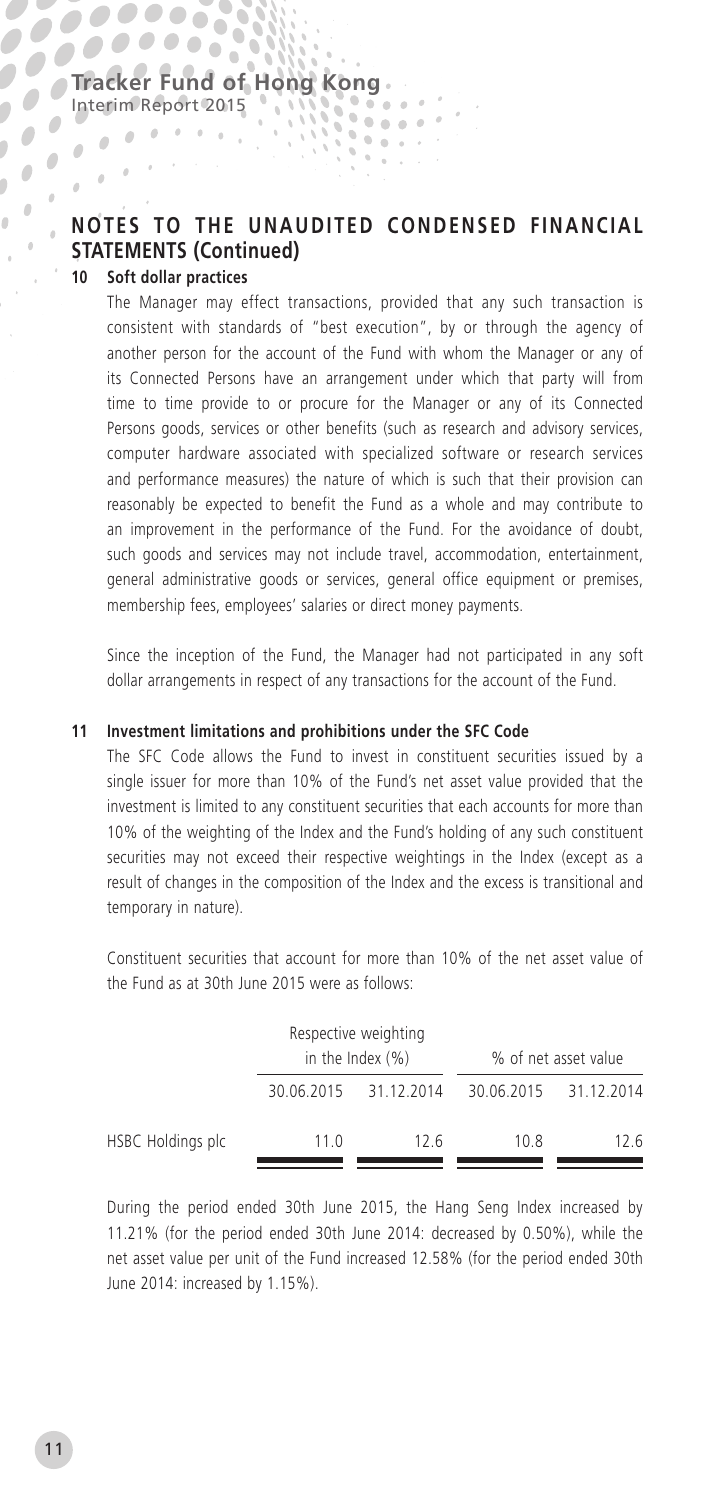b  $\alpha$ 

 $\mathbb{C}$ 

 $\mathbf{a}$ 

 $\alpha$ à

 $\mathcal{N}=\mathcal{N}=\mathcal{N}$ 

 $\overline{\phantom{a}}$ 

 $\overline{\phantom{a}}$ 

 $\overline{\phantom{a}}$ 

 $\overline{\phantom{a}}$ 

 $\begin{array}{c} \bullet \\ \bullet \end{array}$ 

 $\ddot{\phantom{a}}$  $\overline{a}$  $\lambda$ 

# **NOTES TO THE UNAUDITED CONDENSED FINANCIAL STATEMENTS (Continued)**

 $\alpha$  .  $\alpha$ 

#### **12 Financial risk management**

*Fair value estimation*

The fair value of financial assets and liabilities traded in active markets (such as publicly traded derivatives and trading securities) are based on quoted market prices at the close of trading on the period end date.

A financial instrument is regarded as quoted in an active market if quoted prices are readily and regularly available from an exchange, dealer, broker, industry group, pricing service, or regulatory agency, and those prices represent actual and regularly occurring market transactions on an arm's length basis.

The carrying value less impairment provision of other receivables and payables are assumed to approximate their fair values. The fair value of financial liabilities for disclosure purposes is estimated by discounting the future contractual cash flows at the current market interest rate that is available to the Fund for similar financial instruments.

HKFRS 13 requires the Fund to classify fair value measurements using a fair value hierarchy that reflects the significance of the inputs used in making the measurements. The fair value hierarchy has the following levels:

- Quoted prices (unadjusted) in active markets for identical assets or liabilities (level 1).
- Inputs other than quoted prices included within level 1 that are observable for the asset or liability, either directly (that is, as prices) or indirectly (that is, derived from prices) (level 2).
- Inputs for the asset or liability that are not based on observable market data (that is, unobservable inputs) (level 3).

The level in the fair value hierarchy within which the fair value measurement is categorized in its entirety is determined on the basis of the lowest level input that is significant to the fair value measurement in its entirety. For this purpose, the significance of an input is assessed against the fair value measurement in its entirety. If a fair value measurement uses observable inputs that require significant adjustment based on unobservable inputs, that measurement is a level 3 measurement. Assessing the significance of a particular input to the fair value measurement in its entirety requires judgment, considering factors specific to the asset or liability.

The determination of what constitutes "observable" requires significant judgment by the Fund. The Fund considers observable data to be that market data that is readily available, regularly distributed or updated, reliable and verifiable, not proprietary, and provided by independent sources that are actively involved in the relevant market.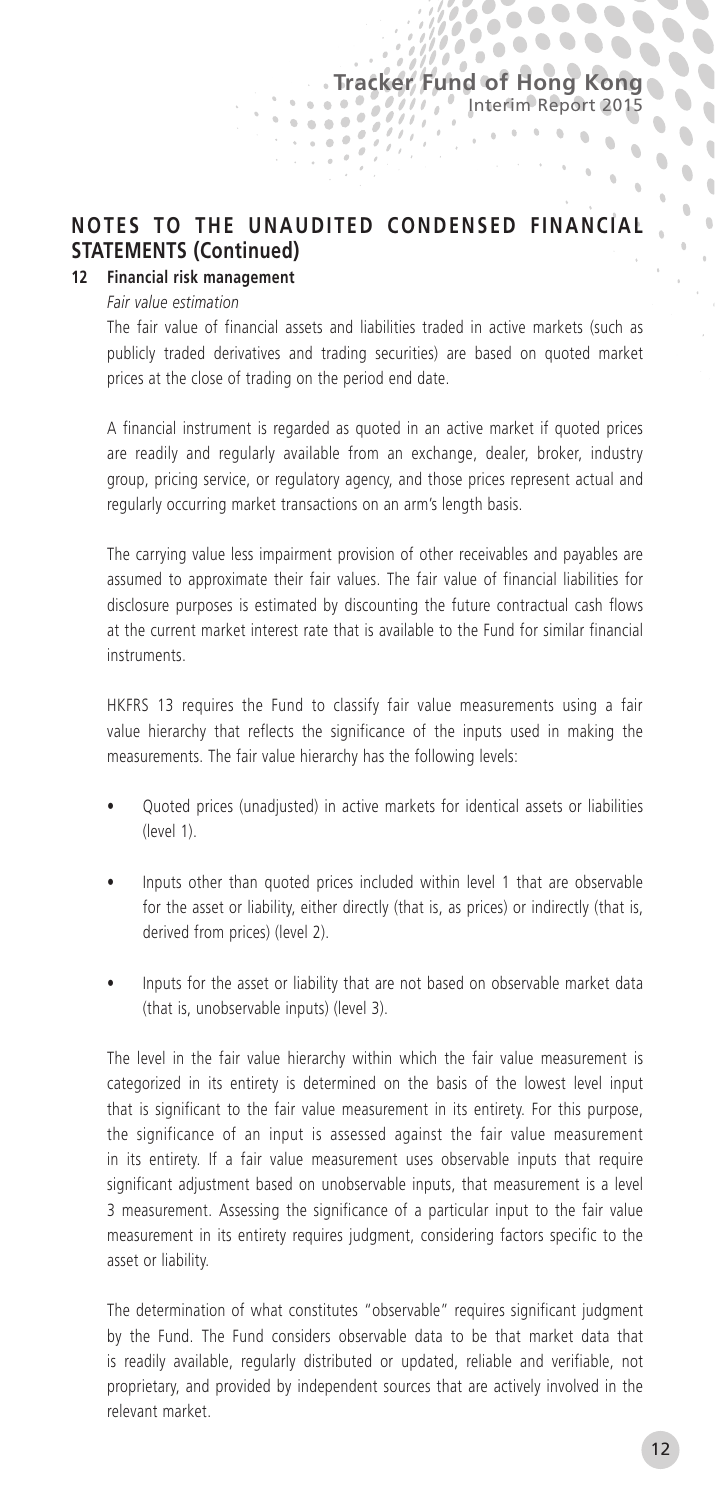Interim Report 2015

 $\frac{1}{2}$ 

 $\alpha$  .  $\theta$  $\theta$  .  $\mathbf{r}$  $\pm$  $\alpha$ 

Ď

# **NOTES TO THE UNAUDITED CONDENSED FINANCIAL STATEMENTS (Continued)**

**12 Financial risk management (Continued)**

*Fair value estimation (Continued)*

The following table analyses within the fair value hierarchy the Fund's investments (by class) measured at fair value at 30th June 2015 and 31st December 2014.

All fair value measurements disclosed are recurring fair value measurements.

|                                                              | Level 1<br><b>HK\$</b> | Level 2<br>HK\$ | Level 3<br><b>HK\$</b> | Total balance<br>HK\$ |
|--------------------------------------------------------------|------------------------|-----------------|------------------------|-----------------------|
| At 30th June 2015<br>Assets                                  |                        |                 |                        |                       |
| Financial assets held for<br>trading                         |                        |                 |                        |                       |
| - Equity securities                                          | 75,673,290,718         |                 |                        | 75,673,290,718        |
| At 31st December 2014<br>Assets<br>Financial assets held for |                        |                 |                        |                       |
| trading<br>- Equity securities                               | 62,224,200,759         |                 |                        | 62,224,200,759        |

Investments whose values are based on quoted market prices in active markets, and therefore classified within level 1, include active listed equities. The Fund does not adjust the quoted price for these instruments.

Financial instruments that trade in markets that are not considered to be active but are valued based on quoted market prices, dealer quotations or alternative pricing sources supported by observable inputs are classified within level 2. As of 30th June 2015 and 31st December 2014, the Fund did not hold any investments classified in level 2.

Investments classified within level 3 have significant unobservable inputs, as they trade infrequently. As of 30th June 2015 and 31st December 2014, the Fund did not hold any investments classified in level 3.

For the period ended 30th June 2015 and the year ended 31st December 2014, there were no transfers of financial instruments between levels. The assets and liabilities included in the Condensed Statement of Net Assets except investments are carried at amortized cost; their carrying values are a reasonable approximation of fair value.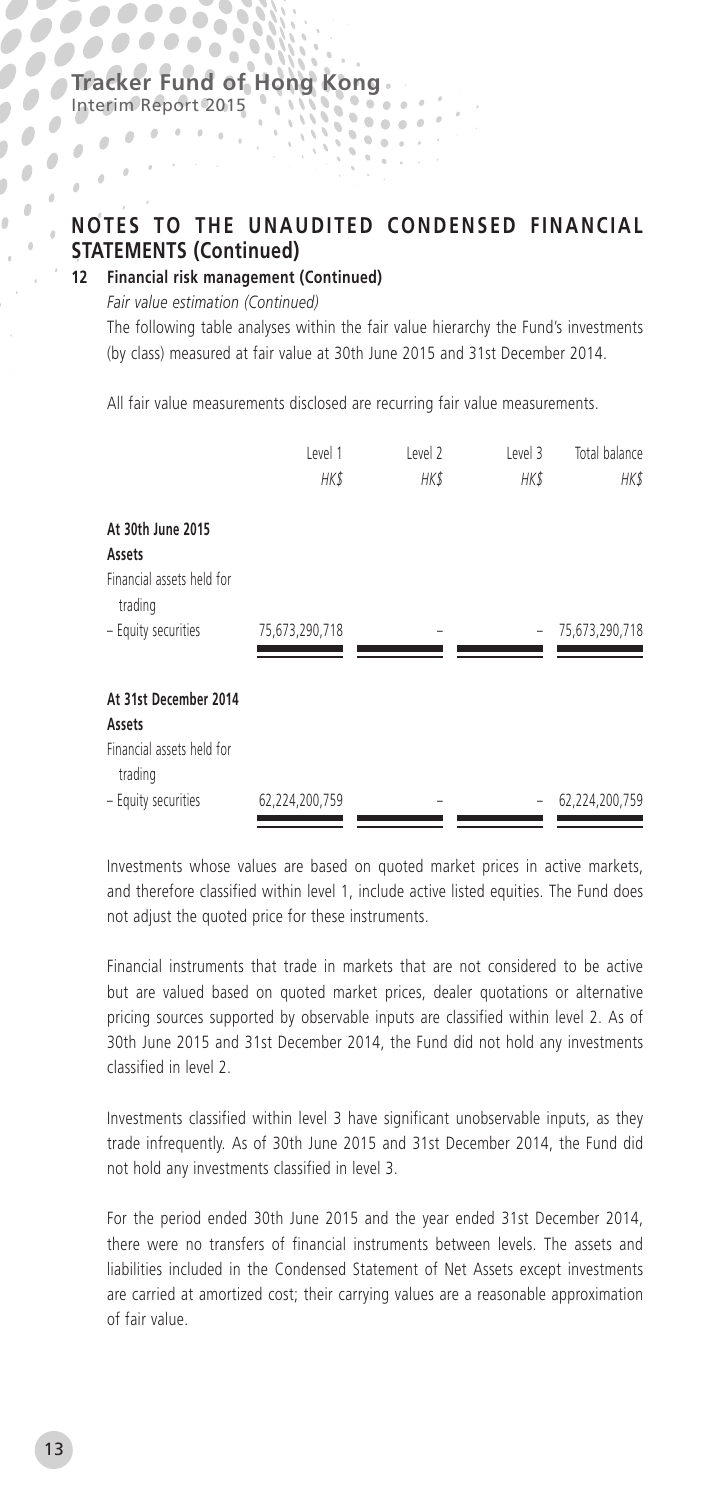# **NOTES TO THE UNAUDITED CONDENSED FINANCIAL STATEMENTS (Continued)**

**Tracker Fund of Hong Kong** 

'n

Interim Report 2015

 $\mathbf{r} = \mathbf{r} + \mathbf{r} + \mathbf{q} + \mathbf{q}$  .

 $\mathbb{C}$ 

 $\alpha$ 

 $\overline{\phantom{a}}$ 

 $\overline{\phantom{a}}$  $\overline{\phantom{a}}$ 

 $\overline{\phantom{a}}$  $\ddot{\phantom{a}}$  $\overline{a}$ 

**13 Distributions**

|                                                            | (UNAUDITED) |             |  |
|------------------------------------------------------------|-------------|-------------|--|
|                                                            | 01.01.2015  | 01.01.2014  |  |
|                                                            | to          | to          |  |
|                                                            | 30.06.2015  | 30.06.2014  |  |
|                                                            | HK\$        | HK\$        |  |
| Interim distribution                                       |             |             |  |
| - HK\$0.15 on 2,407,992,500 units paid<br>on 30th May 2014 |             | 361,198,875 |  |
| - HK\$0.18 on 2,726,992,500 units paid<br>on 29th May 2015 | 490,858,650 |             |  |

#### **14 Segment information**

The Manager makes the strategic resource allocations on behalf of the Fund. The Fund has determined the operating segments based on the reports reviewed by the Manager, which are used to make strategic decisions.

The Manager is responsible for the Fund's entire portfolio and considers the business to have a single operating segment. The Manager's asset allocation decisions are based on a single, integrated investment strategy and the Fund's performance is evaluated on an overall basis.

The Fund trades in the constituent shares of the Hang Seng Index with the objective to provide investment results that closely correspond to the performance of the Index.

The internal reporting provided to the Manager for the Fund's assets, liabilities and performance is prepared on a consistent basis with the measurement and recognition principles of HKFRS.

There were no changes in the reportable segment during the period.

The Fund is domiciled in Hong Kong. All of the Fund's income is from investments in entities listed in Hong Kong.

The Fund has no assets classified as non-current assets. The Fund has a diversified portfolio of investments. During the period ended 30th June 2015, there were two investments which accounted for more than 10% of the Fund's net income (for the period ended 30th June 2014: eleven). Please refer to note 11 for investment holdings account for more than 10% of the Fund's net assets.

The Fund also has a diversified unitholder population. However, as at 30th June 2015 and 31st December 2014, there was one nominee company that held more than 10% of the Fund's net assets. The nominee company's holdings were 86.10% as at 30th June 2015 and 84.36% as at 31st December 2014.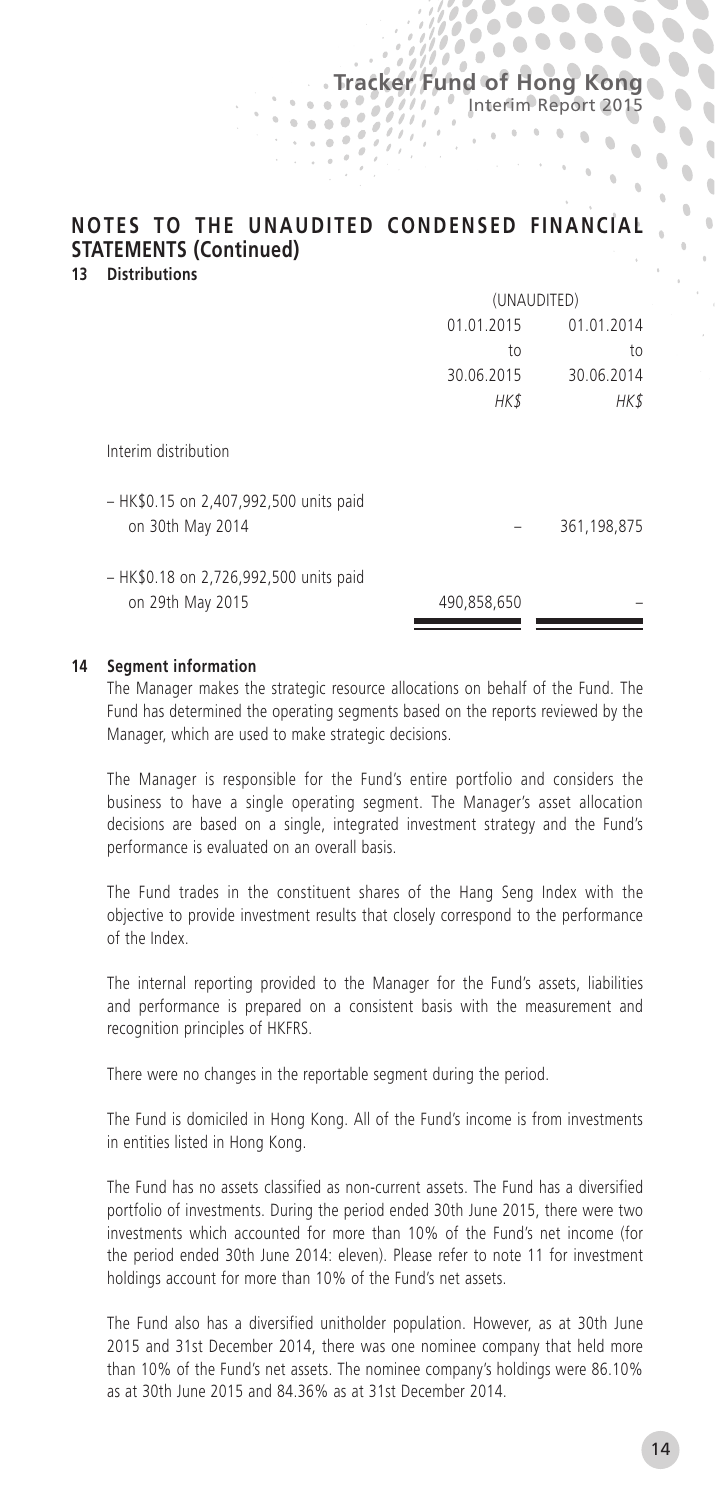53 ó

# **INVESTMENT PORTFOLIO (UNAUDITED)**

 $\Delta$ 

*AS AT 30TH JUNE 2015*

Interim Report 2015

|          | (UNAUDITED) |                            |
|----------|-------------|----------------------------|
| Holdinas |             | Fair value % of net assets |
|          | HK \$       |                            |

**Hong Kong**

J.  $\mathbf{r}$  $\Delta$  $\lambda$ 

**Listed investments (98.35%)**

#### **Equities (98.35%)**

### **Properties (10.33%)**

|             |               | 1.95                                                                    |
|-------------|---------------|-------------------------------------------------------------------------|
| 35,035,145  | 958,211,216   | 1.25                                                                    |
| 19.594.367  | 492.798.330   | 0.64                                                                    |
| 19,223,757  | 443,107,599   | 0.58                                                                    |
| 9,902,052   | 525,303,859   | 0.68                                                                    |
| 46,689,437  | 473,430,891   | 0.62                                                                    |
| 25,991,061  | 336,844,150   | 0.44                                                                    |
| 13,653,120  | 1,714,831,872 | 2.23                                                                    |
| 19,658,791  | 892,509,111   | 1.16                                                                    |
| 11,688,295  | 603,116,022   | 0.78                                                                    |
|             | 7,942,239,951 | 10.33                                                                   |
|             |               |                                                                         |
|             | 5,260,662,277 | 6.84                                                                    |
|             | 3,448,030,421 | 4.48                                                                    |
|             | 1,024,587,815 | 1.33                                                                    |
| 75,031,926  | 606,257,962   | 0.79                                                                    |
| 12.410.364  | 420.711.340   | 0.55                                                                    |
| 724,115,364 | 5,126,736,777 | 6.66                                                                    |
| 64,050,588  | 2,161,707,345 | 2.81                                                                    |
| 6,555,588   | 993,171,582   | 1.29                                                                    |
| 9,562,250   | 2,616,231,600 | 3.40                                                                    |
| 118,442,722 | 8,308,756,948 | 10.80                                                                   |
| 635,114,674 | 3,912,306,392 | 5.08                                                                    |
| 22,494,813  | 2,355,206,921 | 3.06                                                                    |
|             |               | 23,360,605<br>1,502,086,901<br>103,658,370<br>684,133,020<br>31,720,985 |

36,234,367,380 47.09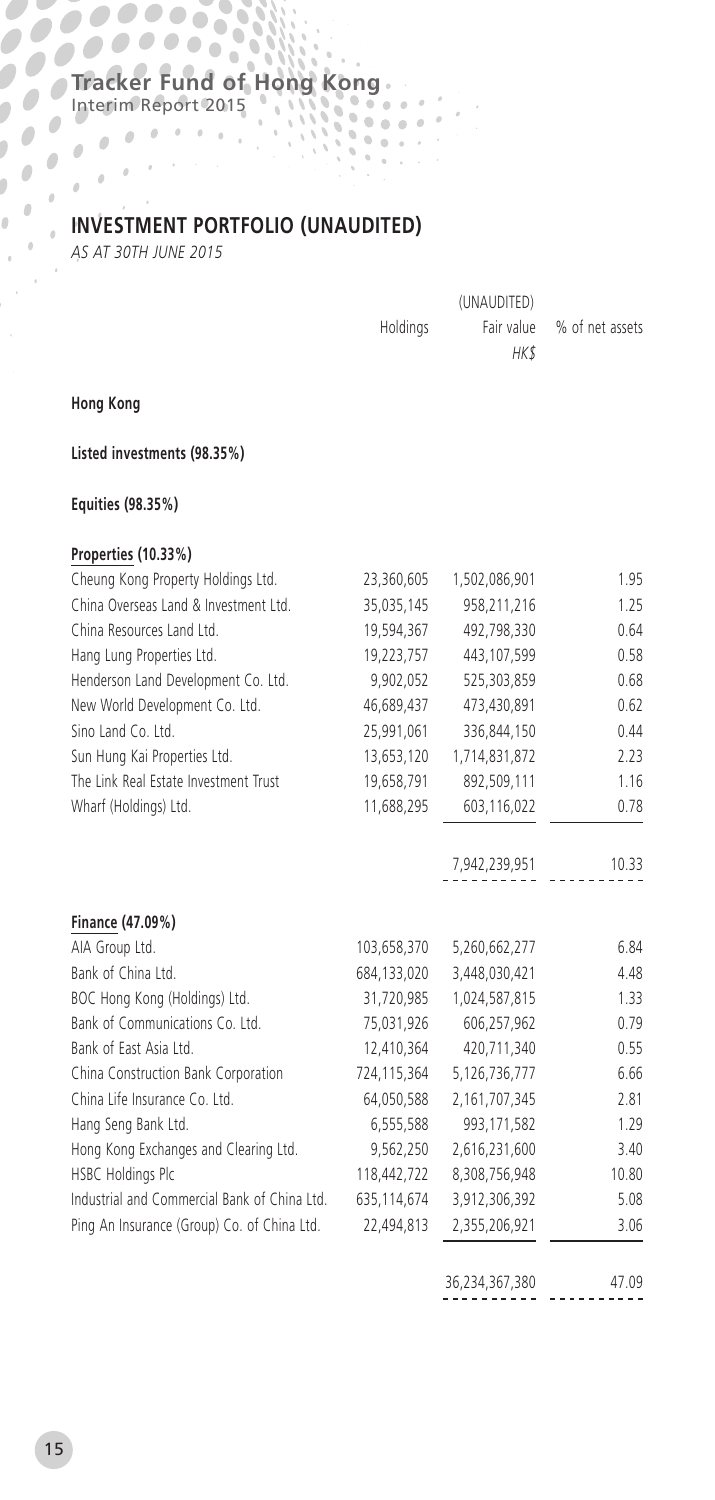Interim Report 2015

 $\alpha$  $\alpha$ 

 $\mathbf{a}$  $\mathbf{S}$ 

 $\overline{\phantom{a}}$ 

 $\mathbf{v}_0$ 

 $\theta$  $\ddot{\phantom{a}}$  $\mathbf 0$  $\overline{\mathbb{Q}}$ 

 $\ddot{\phantom{a}}$  $\bar{0}$  $\bar{0}$  $\bar{0}$ 

# **INVESTMENT PORTFOLIO (UNAUDITED) (Continued)**

 $\alpha$ 

*AS AT 30TH JUNE 2015*

|                                             |             | (UNAUDITED)         |                 |
|---------------------------------------------|-------------|---------------------|-----------------|
|                                             | Holdings    | Fair value<br>HK\$  | % of net assets |
| Utilities (4.20%)                           |             |                     |                 |
| China Resources Power Holdings Co. Ltd.     | 16,448,514  | 356,110,328         | 0.46            |
| CLP Holdings Ltd.                           | 16,242,959  | 1,070,410,998       | 1.39            |
| Hong Kong and China Gas Co. Ltd.            | 59,472,983  | 967,030,704         | 1.26            |
| Power Assets Holdings Ltd.                  | 11,891,863  | 840,754,714         | 1.09            |
|                                             |             | 3,234,306,744       | 4.20            |
| Commerce and Industry (36.73%)              |             |                     |                 |
| Belle International Holdings Ltd.           | 58,816,512  | 525,231,452         | 0.68            |
| Cathay Pacific Airways Ltd.                 | 10,116,370  | 192,818,012         | 0.25            |
| China Mengniu Dairy Co. Ltd.                | 11,750,950  | 454,174,218         | 0.59            |
| China Merchants Holdings (International)    |             |                     |                 |
| Co. Ltd.                                    | 10,981,090  | 365,121,243         | 0.48            |
| China Mobile Ltd.                           | 52,848,413  | 5,245,204,990       | 6.82            |
| China Petroleum & Chemical Corporation      | 209,829,225 | 1,403,757,515       | 1.83            |
| China Resources Enterprise, Ltd.            | 10,378,000  | 259,450,000         | 0.34            |
| China Shenhua Energy Co. Ltd.               | 29,133,212  | 515,075,188         | 0.67            |
| China Unicom (Hong Kong) Ltd.               | 51,288,383  | 625,718,273         | 0.81            |
| CITIC Ltd.                                  | 42,694,782  | 593,457,470         | 0.77            |
| CK Hutchison Holdings Ltd.                  | 23,266,564  | 2,650,061,640       | 3.44            |
| CNOOC Ltd.                                  | 153,589,405 | 1,689,483,455       | 2.20            |
| Galaxy Entertainment Group Ltd.             | 20,009,955  | 618,307,610         | 0.80            |
| Hengan International Group Co. Ltd.         | 6,822,441   | 628,346,816         | 0.82            |
| Kunlun Energy Co. Ltd.                      | 27,678,403  | 218,382,600         | 0.28            |
| Lenovo Group Ltd.                           | 61,895,904  | 664,762,009         | 0.86            |
| Li & Fung Ltd.                              | 50,166,721  | 308,525,334         | 0.40            |
| MTR Corporation Ltd.                        | 12,481,237  | 450,572,656         | 0.59            |
| PetroChina Co. Ltd.                         | 180,863,017 | 1,564,465,097       | 2.03            |
| Sands China Ltd.                            | 20,747,073  | 541,498,605         | 0.70            |
| Swire Pacific Ltd. 'A'                      | 5,045,749   | 491,708,240         | 0.64            |
| Tencent Holdings Ltd.                       | 48,350,105  | 7,479,761,244       | 9.72            |
| Tingyi (Cayman Islands) Holding Corporation | 16,813,025  | 266,318,316         | 0.35            |
| Want Want China Holding Ltd.                | 62,216,422  | 510,174,660         | 0.66            |
|                                             |             | 28,262,376,643<br>. | 36.73           |
| Total listed investments                    |             | 75,673,290,718      | 98.35           |
| Total investments, at cost                  |             | 68,585,057,583      |                 |

 $\overline{\phantom{a}}$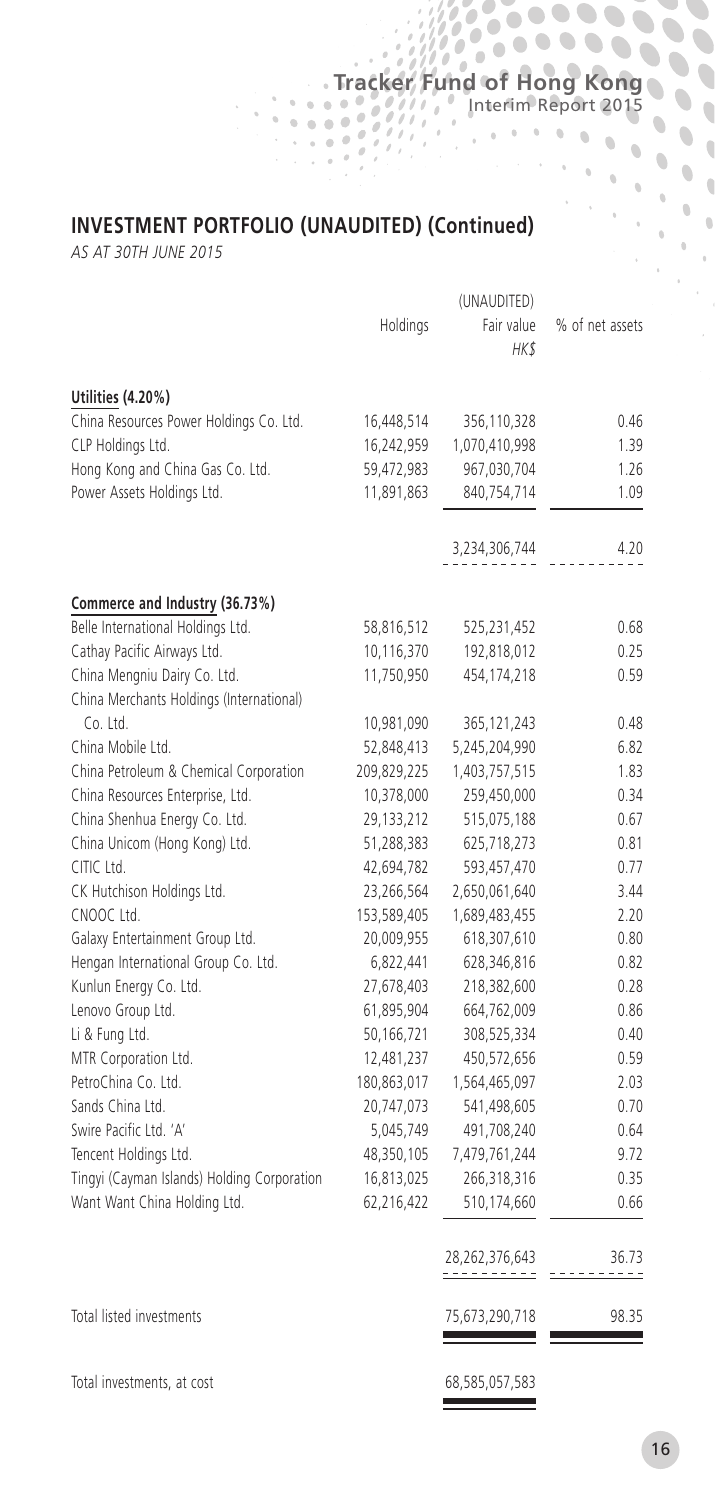Interim Report 2015

j.

# **STATEMENT OF MOVEMENTS IN INVESTMENT PORTFOLIO (UNAUDITED)** *FOR THE PERIOD ENDED 30TH JUNE 2015*

 $\mathbf{q}_i$ 

|                                                                  | (UNAUDITED)<br>Holdings |             |                 |             |
|------------------------------------------------------------------|-------------------------|-------------|-----------------|-------------|
|                                                                  | 31.12.2014              | Additions   | Disposals       | 30.06.2015  |
| <b>Hong Kong</b><br><b>Listed investments</b><br><b>Equities</b> |                         |             |                 |             |
| Properties                                                       |                         |             |                 |             |
| Cheung Kong (Holdings) Ltd.                                      | 11,108,905              | 630,987     | (11, 739, 892)  |             |
| Cheung Kong Property Holdings Ltd.                               | ÷                       | 26,604,805  | (3, 244, 200)   | 23,360,605  |
| China Overseas Land & Investment Ltd.                            | 32,669,467              | 11,423,330  | (9,057,652)     | 35,035,145  |
| China Resources Land Ltd.                                        | 16,315,046              | 10,062,941  | (6,783,620)     | 19,594,367  |
| China Resources Land Ltd., Right                                 |                         | 3,595,088   | (3,595,088)     |             |
| Hang Lung Properties Ltd.                                        | 17,925,978              | 6,268,248   | (4,970,469)     | 19,223,757  |
| Henderson Land Development Co. Ltd.                              | 8,393,456               | 3,953,521   | (2,444,925)     | 9,902,052   |
| New World Development Co. Ltd.                                   | 41,553,743              | 16,808,112  | (11,672,418)    | 46,689,437  |
| Sino Land Co. Ltd.                                               | 24,046,713              | 8,465,753   | (6, 521, 405)   | 25,991,061  |
| Sun Hung Kai Properties Ltd.                                     | 10,893,170              | 5,967,627   | (3,207,677)     | 13,653,120  |
| The Link Real Estate Investment Trust                            | 18,327,220              | 6,409,012   | (5,077,441)     | 19,658,791  |
| Wharf (Holdings) Ltd.                                            | 10,899,721              | 3,811,574   | (3,023,000)     | 11,688,295  |
| Finance                                                          |                         |             |                 |             |
| AIA Group Ltd.                                                   | 96,282,579              | 34,072,773  | (26,696,982)    | 103,658,370 |
| Bank of China Ltd.                                               | 635,013,742             | 225,194,311 | (176, 075, 033) | 684,133,020 |
| BOC Hong Kong (Holdings) Ltd.                                    | 29,579,773              | 10,342,790  | (8, 201, 578)   | 31,720,985  |
| Bank of Communications Co. Ltd.                                  | 69,967,083              | 24,465,024  | (19,400,181)    | 75,031,926  |
| Bank of East Asia Ltd.                                           | 11,170,732              | 4,308,592   | (3,068,960)     | 12,410,364  |
| China Construction Bank Corporation                              | 672,622,704             | 237,996,630 | (186, 503, 970) | 724,115,364 |
| China Life Insurance Co. Ltd                                     | 59,481,045              | 21,062,372  | (16, 492, 829)  | 64,050,588  |
| Hang Seng Bank Ltd.                                              | 6,112,974               | 2,137,743   | (1,695,129)     | 6,555,588   |
| Hong Kong Exchanges and Clearing Ltd.                            | 8,869,714               | 3,151,549   | (2,459,013)     | 9,562,250   |
| HSBC Holdings Plc                                                | 106,055,859             | 48,632,391  | (36, 245, 528)  | 118,442,722 |
| Industrial and Commercial Bank of                                |                         |             |                 |             |
| China Ltd.                                                       | 589,721,106             | 208,910,933 | (163, 517, 365) | 635,114,674 |
| Ping An Insurance (Group) Co. of                                 |                         |             |                 |             |
| China Ltd.                                                       | 16,261,402              | 11,831,753  | (5,598,342)     | 22,494,813  |
| <b>Utilities</b>                                                 |                         |             |                 |             |
| China Resources Power Holdings                                   |                         |             |                 |             |
| Co. Ltd.                                                         | 15,332,577              | 5,363,107   | (4, 247, 170)   | 16,448,514  |
| CLP Holdings Ltd.                                                | 15,146,260              | 5,296,069   | (4, 199, 370)   | 16,242,959  |
| Hong Kong and China Gas Co. Ltd.                                 | 50,433,697              | 23,793,810  | (14, 754, 524)  | 59,472,983  |
| Power Assets Holdings Ltd.                                       | 11,088,931              | 3,877,628   | (3,074,696)     | 11,891,863  |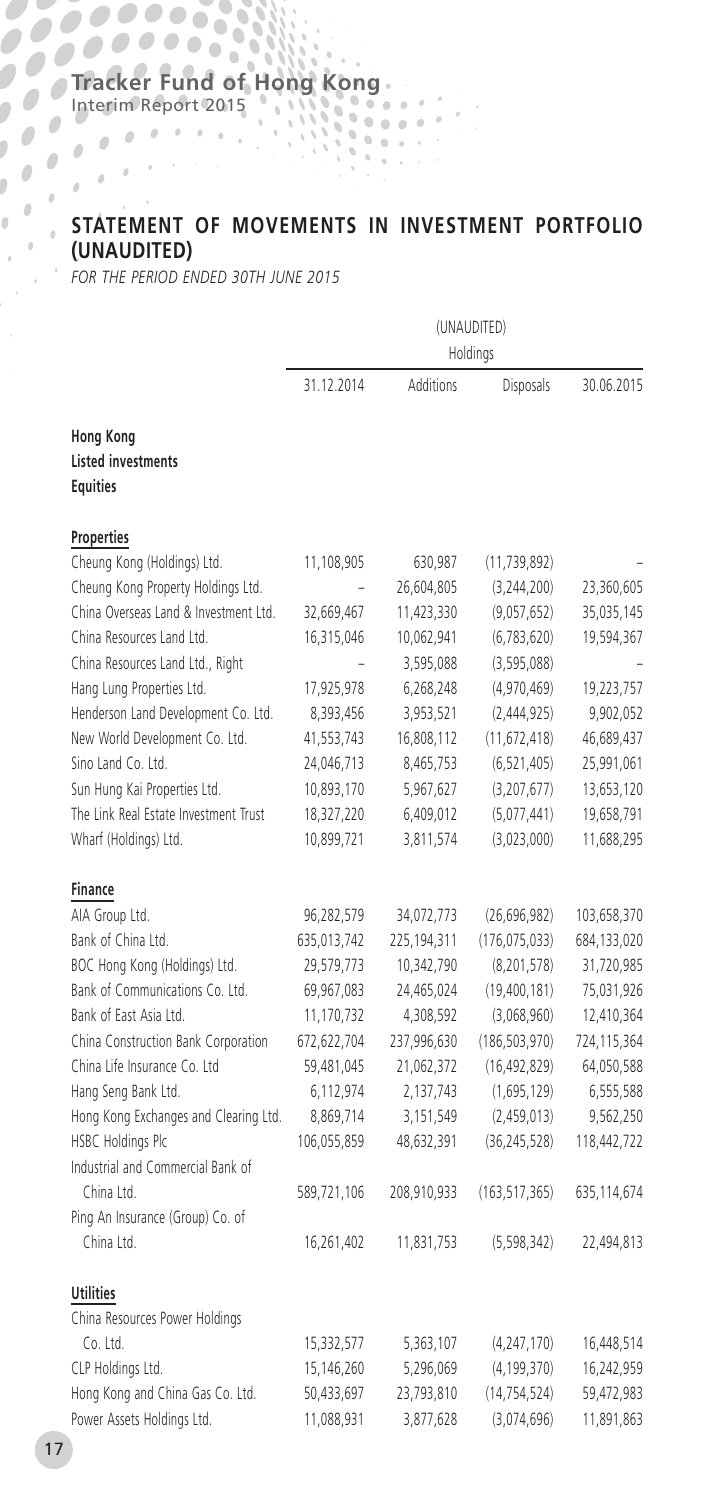$\frac{1}{2}$ 

ó.

 $\ddot{\phantom{a}}$  $\ddot{\phantom{a}}$  $\ddot{\phantom{a}}$  $\overline{\mathbb{C}}$  $\Delta$ 

 $\overline{\phantom{a}}$  $\hat{\phantom{a}}$  $\overline{\phantom{a}}$ 

 $\overline{\phantom{a}}$  $\bullet$  $\overline{\phantom{a}}$ 

 $\overline{\phantom{a}}$ 

i.

#### **STATEMENT OF MOVEMENTS IN INVESTMENT PORTFOLIO (UNAUDITED) (Continued)**

*FOR THE PERIOD ENDED 30TH JUNE 2015*

|                                     | (UNAUDITED)<br>Holdings |            |                |             |
|-------------------------------------|-------------------------|------------|----------------|-------------|
|                                     |                         |            |                |             |
|                                     | 31.12.2014              | Additions  | Disposals      | 30.06.2015  |
| Commerce and Industry               |                         |            |                |             |
| Belle International Holdings Ltd.   | 37,080,207              | 34,391,581 | (12, 655, 276) | 58,816,512  |
| Cathay Pacific Airways Ltd.         | 9,516,188               | 3,298,513  | (2,698,331)    | 10,116,370  |
| China Mengniu Dairy Co. Ltd.        | 10,958,115              | 3,832,341  | (3,039,506)    | 11,750,950  |
| China Merchants Holdings            |                         |            |                |             |
| (International) Co. Ltd.            | 10,177,732              | 3,578,369  | (2,775,011)    | 10,981,090  |
| China Mobile Ltd.                   | 48,848,080              | 17,524,964 | (13, 524, 631) | 52,848,413  |
| China Petroleum & Chemical          |                         |            |                |             |
| Corporation                         | 203,942,908             | 70,652,436 | (64, 766, 119) | 209,829,225 |
| China Resources Enterprise, Ltd.    | 9,748,867               | 3,382,295  | (2,753,162)    | 10,378,000  |
| China Shenhua Energy Co. Ltd.       | 27,166,617              | 9,499,210  | (7, 532, 615)  | 29,133,212  |
| China Unicom (Hong Kong) Ltd.       | 47,777,179              | 16,723,034 | (13, 211, 830) | 51,288,383  |
| CITIC Ltd.                          | 39,813,185              | 13,921,169 | (11, 039, 572) | 42,694,782  |
| CK Hutchison Holding Ltd.           |                         | 38,285,843 | (15,019,279)   | 23,266,564  |
| CNOOC Ltd.                          | 142,755,779             | 50,416,687 | (39, 583, 061) | 153,589,405 |
| Galaxy Entertainment Group Ltd.     | 18,654,722              | 6,527,149  | (5, 171, 916)  | 20,009,955  |
| Hengan International Group Co. Ltd. | 6,374,175               | 2,225,137  | (1,776,871)    | 6,822,441   |
| Kunlun Energy Co. Ltd.              | 25,811,448              | 9,024,998  | (7, 158, 043)  | 27,678,403  |
| Hutchison Whampoa Ltd.              | 17,039,588              | 19,870,668 | (36, 910, 256) |             |
| Lenovo Group Ltd.                   | 45,755,260              | 30,642,366 | (14, 501, 722) | 61,895,904  |
| Li & Fung Ltd.                      | 46,779,562              | 16,357,411 | (12, 970, 252) | 50,166,721  |
| MTR Corporation Ltd.                | 11,627,347              | 4,070,449  | (3, 216, 559)  | 12,481,237  |
| PetroChina Co. Ltd.                 | 168,653,427             | 58,972,291 | (46, 762, 701) | 180,863,017 |
| Sands China Ltd.                    | 19,342,629              | 6,764,760  | (5,360,316)    | 20,747,073  |
| Swire Pacific Ltd. 'A'              | 4,705,271               | 1,645,192  | (1,304,714)    | 5,045,749   |
| Tencent Holdings Ltd.               | 44,910,081              | 15,879,539 | (12, 439, 515) | 48,350,105  |
| Tingyi (Cayman Islands) Holding     |                         |            |                |             |
| Corporation                         | 15,675,490              | 5,481,788  | (4,344,253)    | 16,813,025  |
| Want Want China Holdings Ltd.       | 58,015,022              | 20,284,779 | (16,083,379)   | 62,216,422  |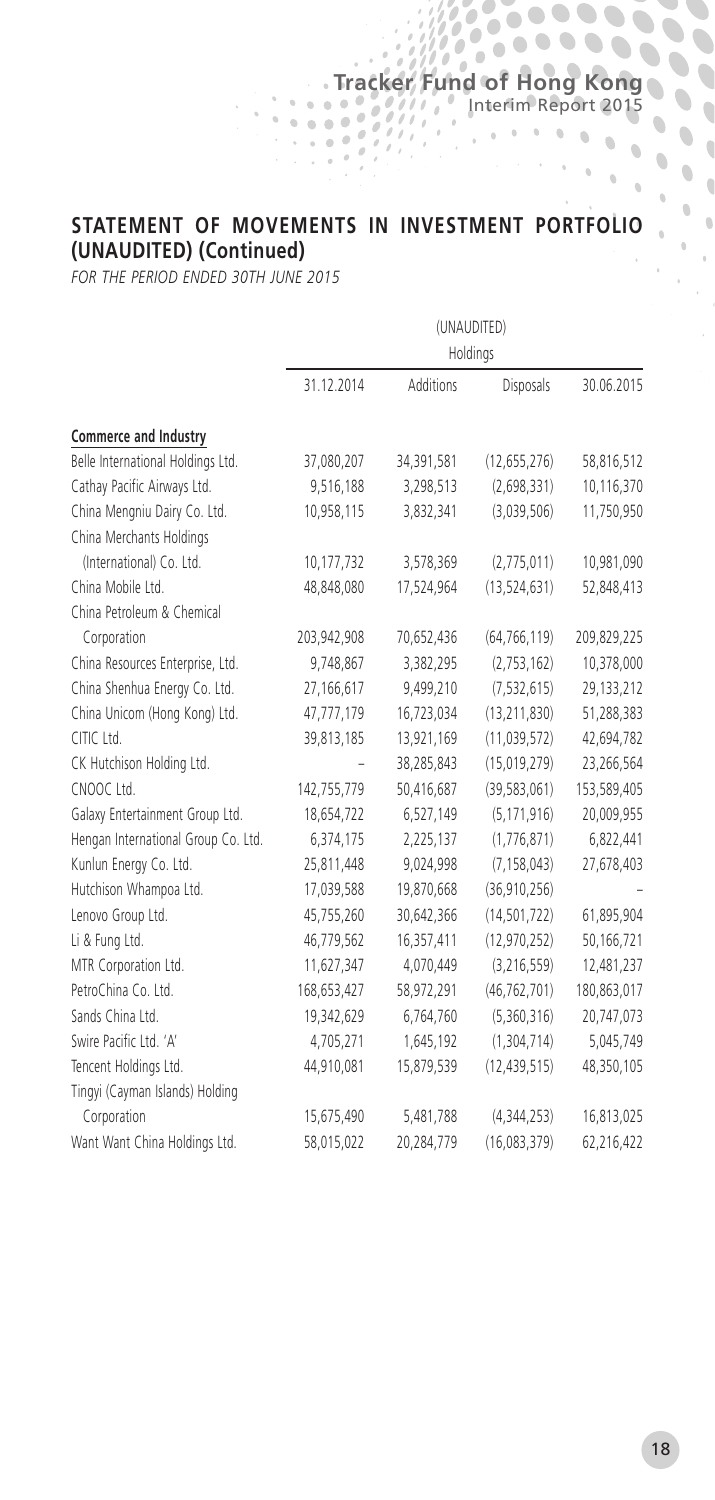88

# **PERFORMANCE RECORD (UNAUDITED)**

*FOR THE PERIOD ENDED 30TH JUNE 2015*

#### **Fund Performance**

Ĩ.  $\mathbf{r}$  $\Delta$  $\mathcal{L}_{\mathcal{A}}$  Interim Report 2015

During the period ended 30th June 2015, the Hang Seng Index increased by 11.21%, while the net asset value per unit of the Fund increased by 12.58%.

 $\sigma$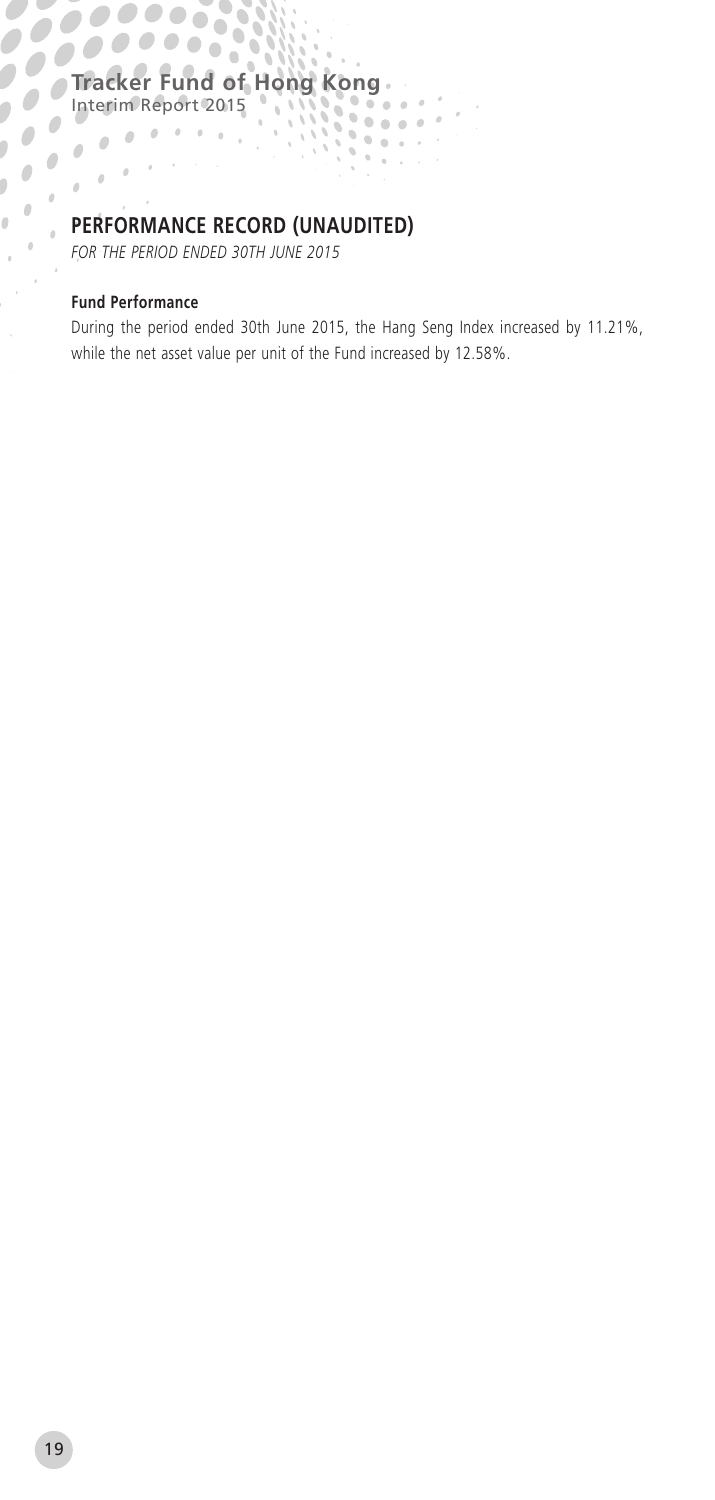# **Tracker Fund of Hong Kong** Interim Report 2015

 $\mathbf{r}$  , and  $\mathbf{r}$  , and  $\mathbf{r}$ 

'n  $\theta$ 

 $\overline{a}$ 

 $\mathbb{R}$ 

 $\overline{\phantom{a}}$ 

 $\overline{\phantom{a}}$  $\bullet$ Í  $\ddot{\phantom{a}}$  $\overline{a}$ 

 $\overline{\phantom{a}}$ 

**ADMINISTRATION AND MANAGEMENT**

#### **Directors of the Manager**

Mr. Lochiel Cameron Crafter Mr. James Keith MacNevin Mr. Kevin David Anderson (Appointed on 26th May 2015) Ms. Ting Li (Resigned on 28th July 2015) Ms. Gigi Lau Che Man (Resigned on 12th May 2015 as alternate director to Ms. Ting Li) Ms. Yuen Oi Ying Phoebe (Appointed as alternate director to Ms. Ting Li on 22nd May 2015, resigned on 28th July 2015 as alternate director to Ms. Ting Li) Ms. Susana Yeong Mr. Matthew Montagu George (Alternate director to Ms. Susana Yeong)

#### **Members of the Supervisory Committee**

Mr. Romnesh Lamba Mr. Fong Hup Mr. Lawrence Fok (Deceased on 18th June 2015) Mr. George Hongchoy Mr. Stephen Law Prof. Chan Kalok

#### **Trustee and custodian**

State Street Bank and Trust Company 68th Floor Two International Finance Centre 8 Finance Street Central Hong Kong

#### **Registrar**

Computershare Hong Kong Investor Services Limited 17M Floor Hopewell Centre 183 Queen's Road East Wan Chai Hong Kong

#### **Manager**

 $\frac{1}{2}$ 

 $\mathcal{L}$ 

State Street Global Advisors Asia Limited 68th Floor Two International Finance Centre 8 Finance Street Central Hong Kong

#### **Promoter**

Exchange Fund Investment Limited 87th Floor Two International Finance Centre 8 Finance Street Central Hong Kong

#### **Conversion agent**

HK Conversion Agency Services Limited 1/F One & Two Exchange Square 8 Connaught Place Central Hong Kong

#### **Auditor**

PricewaterhouseCoopers 22nd Floor Prince's Building Central Hong Kong